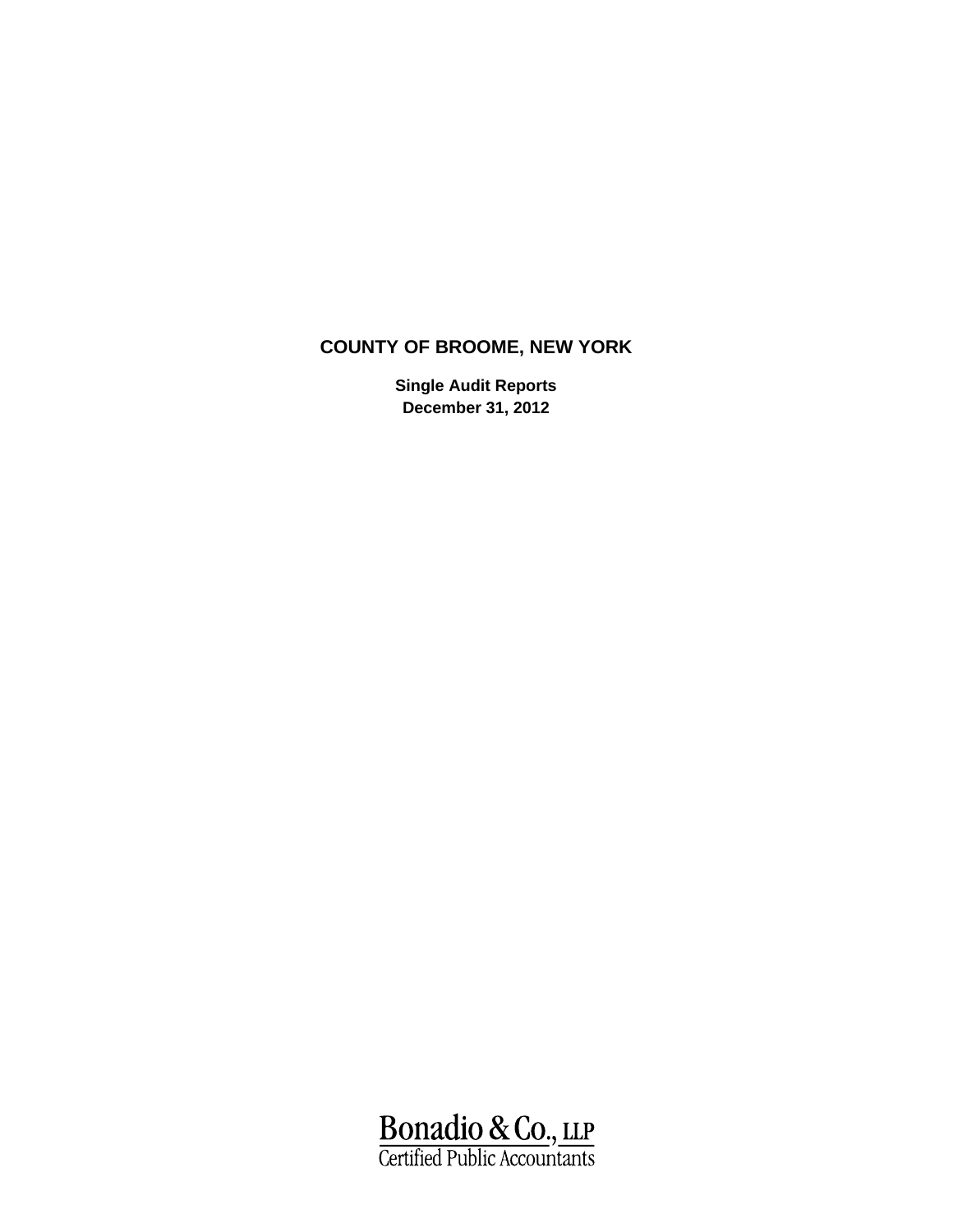## **CONTENTS**

|                                                                                                                                                                                                                             | Page      |
|-----------------------------------------------------------------------------------------------------------------------------------------------------------------------------------------------------------------------------|-----------|
|                                                                                                                                                                                                                             | $1 - 3$   |
|                                                                                                                                                                                                                             | $4 - 5$   |
| Independent auditor's report on internal control over financial reporting and<br>on compliance and other matters based on an audit of financial statements<br>performed in accordance with Government Auditing Standards    | $6 - 7$   |
| Independent auditor's report on compliance with each major federal program;<br>Independent Auditor's on internal control over compliance; and Independent<br>Auditor's Report on Schedule of Expenditures of Federal Awards |           |
|                                                                                                                                                                                                                             | $8 - 10$  |
|                                                                                                                                                                                                                             | $11 - 12$ |
|                                                                                                                                                                                                                             | 13-18     |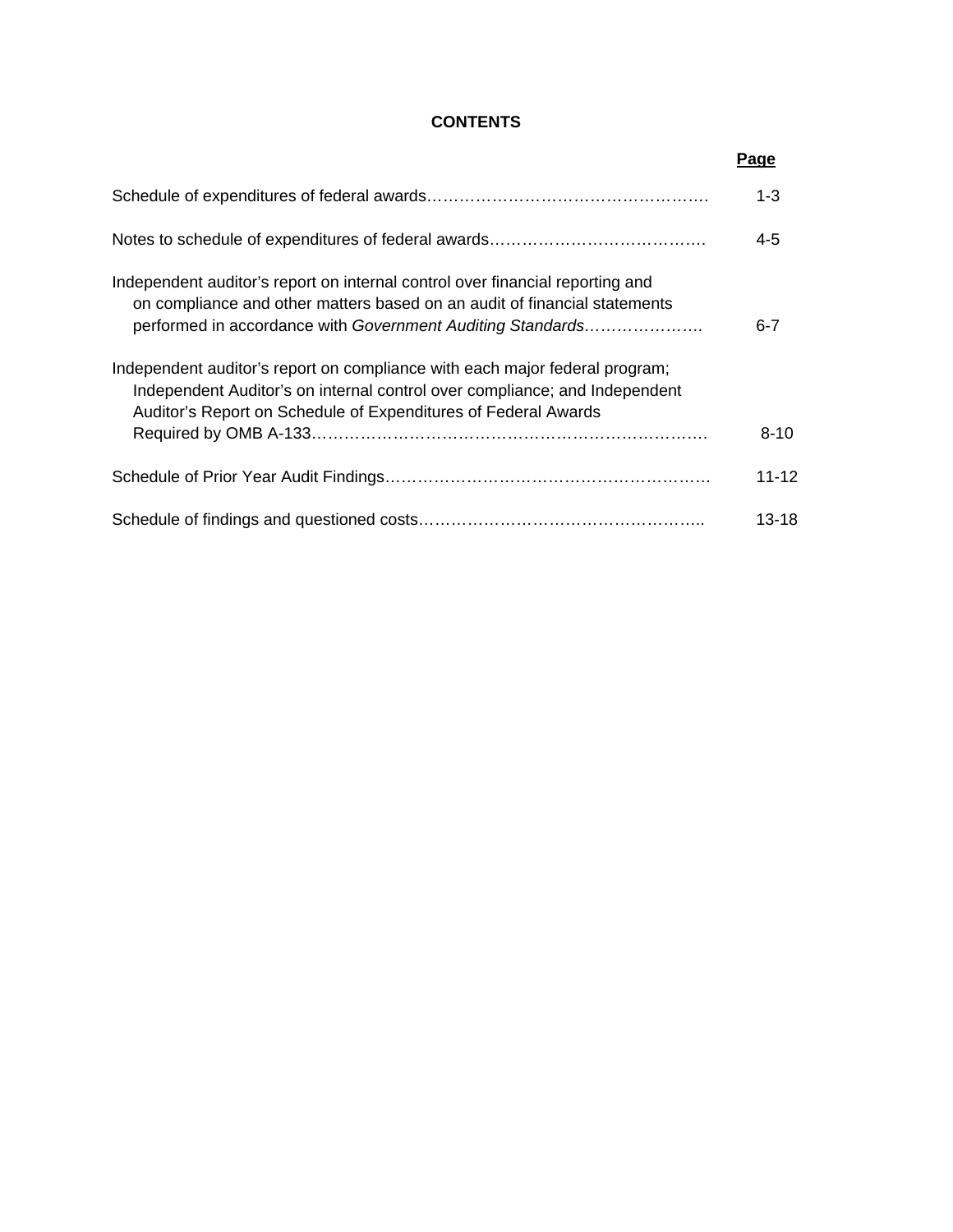#### **SCHEDULE OF EXPENDITURES OF FEDERAL AWARDS FOR THE YEAR ENDED DECEMBER 31, 2012**

| Federal Grantor/Pass-Through Grantor/Program Title                                                                  | Federal<br>CFDA Number | Pass through<br>Number | Federal<br>Expenditures |
|---------------------------------------------------------------------------------------------------------------------|------------------------|------------------------|-------------------------|
| U.S. Department of Agriculture:                                                                                     |                        |                        |                         |
| State Administrative Matching Grants for the Supplemental                                                           |                        |                        |                         |
| <b>Nutrition Assistance Program</b><br>Passed through New York State Department of Health:                          | 10.561                 | N/A                    | 1,456,327               |
| Special Supplemental Nutrition Program for                                                                          |                        |                        |                         |
| Women, Infants, and Children                                                                                        | 10.557                 | C025728                | 3,805,492               |
| Passed through Office of Temporary and Disability Assistance:                                                       |                        |                        |                         |
| Supplemental Nutrition Assistance Program, Outreach/Participation Program<br>Total U.S. Department of Agriculture   | 10.580                 | N/A                    | 48,764<br>5,310,583     |
| U.S. Department of Housing and Urban Development:                                                                   |                        |                        |                         |
| Community Development Block Grant - Entitlement Grants                                                              | 14.218                 | N/A                    | 20,750                  |
| Community Development Block Grant - State's Program and                                                             |                        |                        |                         |
| Non-Entitlement Grants in Hawaii<br>Lead-Based Paint Hazard Control in Privately-Owned Housing                      | 14.228<br>14.900       | N/A<br>NYLHB0483-10    | 358,643<br>505,237      |
| Passed through City of Binghamton, New York:                                                                        |                        |                        |                         |
| ARRA - Homelessness Prevention and Rapid Rehousing Program                                                          | 14.257                 | N/A                    | 161,274                 |
| Total U.S. Department of Housing and Urban Development                                                              |                        |                        | 1,045,904               |
| U.S. Department of Justice:                                                                                         |                        |                        |                         |
| State Criminal Alien Assistance Program                                                                             | 16.606                 | N/A                    | 29,032                  |
| Economic High-Tech and Cyber Crime Prevention                                                                       | 16.752                 | N/A                    | 11,180                  |
| <b>JAG Cluster:</b><br>Edward Byrne JAG Program                                                                     | 16.738                 | BJ10632467             | 7,500                   |
| ARRA - Edward Byrne Memorial Justice Assistance Grant Program/Grants                                                |                        |                        |                         |
| to States and Territories                                                                                           | 16.803                 |                        | 29,250                  |
|                                                                                                                     |                        |                        | 36,750                  |
| Passed through New York State Division of Criminal Justice Services:<br>Edward Byrne Memorial Formula Grant Program | 16.579                 | NY-NYN-0276            | 5,723                   |
| Total U.S. Department of Justice                                                                                    |                        |                        | 82,685                  |
|                                                                                                                     |                        |                        |                         |
| U.S. Department of Labor:<br>Passed through New York State Department of Labor:                                     |                        |                        |                         |
| Employment Service/Wagner-Peyser Funded Activities                                                                  | 17.207                 | N/A                    | 90,611                  |
| <b>Trade Adjustment Assistance</b>                                                                                  | 17.245                 | N/A                    | 93,243                  |
| Workforce Investment Act National Emergency Grants                                                                  | 17.277                 | N/A                    | 689,654                 |
| <b>Workforce Investment Cluster:</b><br>Workforce Investment Act Adult Programs                                     | 17.258                 | N/A                    | 530,905                 |
| Workforce Investment Act Youth Activities                                                                           | 17.259                 | N/A                    | 692,457                 |
| Workforce Investment Act Dislocated Workers                                                                         | 17.260                 | N/A                    | 85,062                  |
| Workforce Investment Act Dislocated Worker Formula Grants                                                           | 17.278                 | N/A                    | 674,307                 |
|                                                                                                                     |                        |                        | 1,982,731               |
| Total U.S. Department of Labor                                                                                      |                        |                        | 2,856,239               |
| U.S. Department of Transportation:                                                                                  |                        |                        |                         |
| Airport Improvement Program                                                                                         | 20.106                 | various                | 8,320,927               |
| <b>Federal Transit Formula Grants</b>                                                                               | 20.507                 | N/A                    | 2,978,259               |
| Passed through State Department of Transportation:                                                                  | 20.205                 | various                |                         |
| <b>Highway Planning and Construction</b><br>Metropolitan Transit Planning                                           | 20.505                 | D014517                | 779,561<br>46,080       |
| Job Access Reverse Commute                                                                                          | 20.516                 | C002353                | 272,666                 |
| Passed through New York State Governors Traffic Safety Committee:                                                   |                        |                        |                         |
| State and Community Highway Safety                                                                                  | 20.600                 | various                | 140,151                 |
| Total U.S. Department of Transportation                                                                             |                        |                        | 12,537,644              |
| <b>Environmental Protection Agency:</b>                                                                             |                        |                        |                         |
| Brownsfield Assessment and Cleanup Cooperative Agreements                                                           | 66.818                 | N/A                    | 63,076                  |
| U.S. Department of Education:                                                                                       |                        |                        |                         |
| Passed through New York State Department of Health:                                                                 |                        |                        |                         |
| Special Education - Preschool Grants                                                                                | 84.173                 | N/A                    | 65,996                  |
| Special Education - Grants for Infants and Families                                                                 | 84.181                 | N/A                    | 578,428                 |
| Total U.S. Department of Education:                                                                                 |                        |                        | 644,424                 |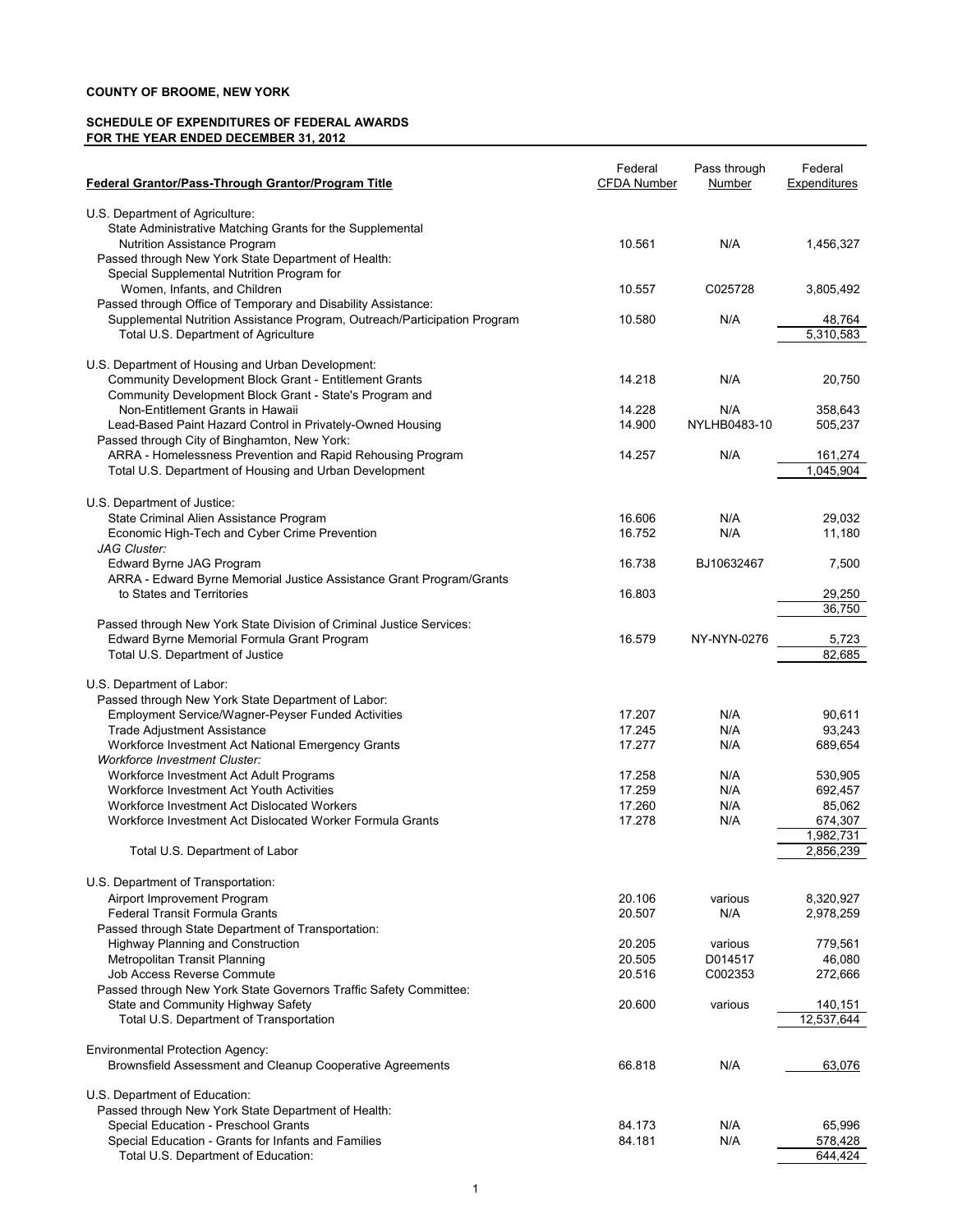#### **SCHEDULE OF EXPENDITURES OF FEDERAL AWARDS (Continued) FOR THE YEAR ENDED DECEMBER 31, 2012**

| U.S. Election Assistance Commission:                                               |        |            |                    |
|------------------------------------------------------------------------------------|--------|------------|--------------------|
| Passed through the New York State Board of Elections:                              |        |            |                    |
| Help America Vote Act Requirements Payments                                        | 90.401 | PC63813    | 335,500            |
| U.S. Department of Health and Human Services:                                      |        |            |                    |
| Drug-Free Communities Support Program Grants                                       | 93.276 | N/A        | 108,762            |
| Passed through NACCHO:                                                             |        |            |                    |
| Medical Reserve Corps Small Grant Program                                          | 93.008 | MRC090017  | 1,980              |
| Passed through Health Research Incorporated:                                       |        |            |                    |
| Public Health Emergency Preparedness                                               | 93.069 | various    | 147,047            |
| Centers for Research and Demonstration for Health promotion and                    |        |            |                    |
| Disease Prevention                                                                 | 93.135 | HRI3613-03 | 133,377            |
| Injury Prevention and Control Research and State and Community Based Programs      | 93.136 | HRI4417-01 | 16,374             |
| Centers for Disease Control and Prevention/Investigations and Technical Assistance | 93.283 | C023234    | 129,349            |
| PPHF 2012: Community Transformation Grants-Small Communities Program               |        |            |                    |
| financed solely by 2012 Public Prevention and Health Funds                         | 93.737 | HRI4519-01 | 8,651              |
| Passed through New York State Office of Children and Family Services:              |        |            |                    |
| Temporary Aid For Needy Families (TANF)                                            | 93.558 | N/A        | 16,912,614         |
| Child Care and Development Block Grant                                             | 93.575 | N/A        | 3,708,059          |
| Stephanie Tubbs Jones Child Welfare Services                                       | 93.645 | N/A        | 208,643            |
| Foster Care (Title IV-E)                                                           | 93.658 | N/A        | 6,015,507          |
| <b>Adoption Assistance</b>                                                         | 93.659 | N/A        | 1,447,426          |
| Social Services Block Grant                                                        | 93.667 | N/A        | 2,238,599          |
| Chafee Foster Care Independence Program                                            | 93.674 | N/A        | 115,454            |
| Passed through State Office of Temporary and Disability Assistance:                |        |            |                    |
| Child Support Enforcement (Title IV-D)                                             | 93.563 | N/A        | 707,391            |
| ARRA Child Support Enforcement (Title IV-D)                                        | 93.563 | N/A        | 206,701            |
| Low-Income Home Energy Assistance                                                  | 93.568 | N/A        | 8,144,115          |
| Medical Assistance Program (Medicaid, Title XIX)                                   | 93.778 | N/A        | 4,997,714          |
| Passed through New York State Office of Alcoholism and Substance Abuse Services:   |        |            |                    |
| Block Grants for Prevention and Treatment of Substance Abuse                       | 93.959 | N/A        | 1,167,358          |
| Passed through New York State Office for Aging:                                    |        |            |                    |
| Aging Cluster:                                                                     |        |            |                    |
| Special Programs for Aging, Title III, Part B - Grants                             |        |            |                    |
| for Supportive Services and Senior Centers                                         | 93.044 | N/A        | 254,160            |
| Special Programs for Aging, Title III, Part C - Nutrition Services                 | 93.045 | N/A        | 466,824            |
| Nutrition Services Incentive Program                                               | 93.053 | N/A        | 161,545<br>882,529 |
| Special Programs for the Aging, Title IV and Title II Discretionary Projects       |        |            |                    |
| for Prevention of Elder Abuse, Neglect, and Exploitation                           | 93.048 | N/A        | 48,393             |
| National Family Caregiver Support, Title III, Part E                               | 93.052 | N/A        | 111,889            |
| Low-Income Home Energy Assistance Program                                          | 93.568 | N/A        | 51,365             |
| ARRA - Communities Putting Prevention to Work: Chronic Disease Self-Management     | 93.725 | N/A        | 12,192             |
| Centers for Medicare and Medicaid Services (CMS) Research,                         |        |            |                    |
| Demonstrations and Evaluations                                                     | 93.779 | N/A        | 43,457             |
| Passed through New York State Department of Health:                                |        |            |                    |
| <b>Immunization Grants</b>                                                         | 93.268 | C023234    | 111,314            |
| Preventive Health and Health Services Block Grant                                  | 93.991 | C027570    | 53,988             |
| Maternal and Child Health Services Block Grant to the States                       | 93.994 | various    | 227,420            |
| Passed through New York State Board of Elections:                                  |        |            |                    |
| Voting Access for Individuals with Disabilities - Grants to States                 | 93.617 | T002770    | 15,529             |
| Passed through Southern Tier AIDS Program:                                         |        |            |                    |
|                                                                                    |        |            |                    |
| <b>HIV Care Formula Grants</b>                                                     | 93.917 | various    | 33,262             |
| Total U.S. Department of Health and Human Services                                 |        |            | 48,006,459         |
| Corporation for National Community Service:                                        |        |            |                    |
| Foster Grandparent Program                                                         | 94.011 | N/A        | 256,926            |
|                                                                                    |        |            |                    |
| U.S. Social Security Administration:                                               |        |            |                    |
| Passed through Maximus Tickets to Work:                                            |        |            |                    |
| Social Security-Work Incentives Planning and Assistance Program                    | 96.008 | N/A        | 397                |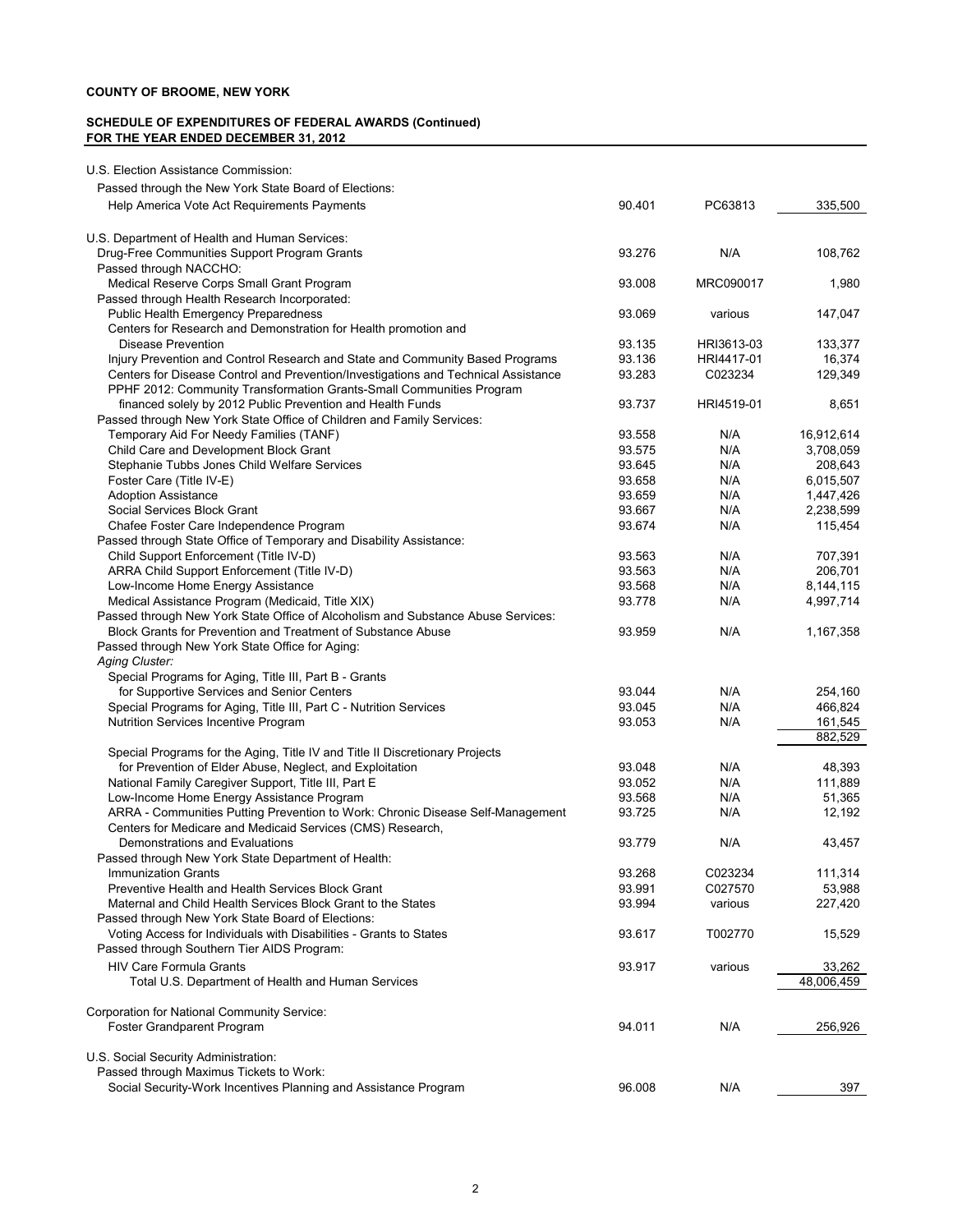#### **SCHEDULE OF EXPENDITURES OF FEDERAL AWARDS (Continued) FOR THE YEAR ENDED DECEMBER 31, 2012**

| U.S. Department of Homeland Security:             |        |         |           |
|---------------------------------------------------|--------|---------|-----------|
| <b>Hazard Migration Grant</b>                     | 97.039 |         | 63.749    |
| Passed through State Emergency Management Office: |        |         |           |
| Disaster Grants - Public Assistance               | 97.036 | N/A     | 647.520   |
| <b>Emergency Management Performance Grant</b>     | 97.042 |         | 38.852    |
| Homeland Security Grant Program                   | 97.067 | various | 1.044.010 |
| Total U.S. Department of Homeland Security        |        |         | 1,794,131 |
|                                                   |        |         |           |

TOTAL EXPENDITURES OF FEDERAL AWARDS **\$ 72,933,968**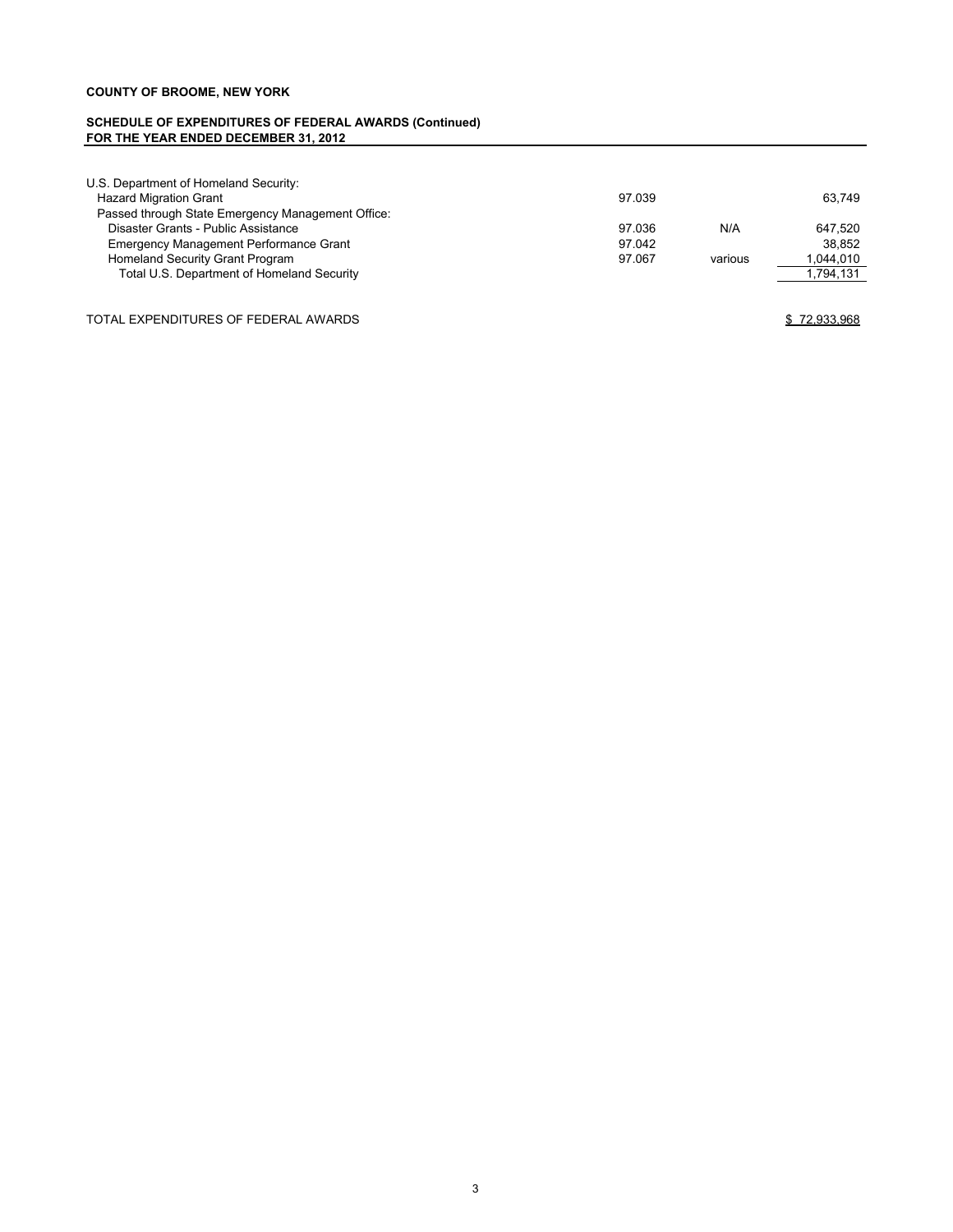#### **NOTES TO SCHEDULE OF EXPENDITURES OF FEDERAL AWARDS FOR THE YEAR ENDED DECEMBER 31, 2012**

#### **1. BASIS OF PRESENTATION**

The accompanying schedule of expenditures of federal awards (the Schedule) includes the federal grant activity of the County of Broome, New York (County), under programs of the federal government for the year ended December 31, 2012. The information in this Schedule is presented in accordance with the requirements of the Office of Management and Budget (OMB) Circular A-133, *Audits of States, Local Governments, and Non-Profit Organizations.* Because the Schedule presents only a portion of the operations of the County, it is not intended to and does not present the financial position, changes in net position or cash flows for the County.

#### **2. BASIS OF ACCOUNTING**

The accompanying schedule of expenditures of federal awards is presented using the modified accrual basis of accounting, as described in the County's basic financial statements.

#### **3. INDIRECT COSTS**

Indirect costs are included in the reported expenditures to the extent that such costs are included in the federal financial reports used as the source document for the data presented.

#### **4. MATCHING COSTS**

Matching costs, i.e. the County's share of certain program costs, are not included in the reported expenditures.

#### **5. SUB-RECIPIENTS**

Of the federal expenditures presented in the Schedule, the County provided federal awards to subrecipients as follows:

| 17.21 Employment Service/Wagner-Peyser Funded Activities                                                                     | \$<br>(4,682) |
|------------------------------------------------------------------------------------------------------------------------------|---------------|
| 17.28 WIA Dislocated Workers                                                                                                 | 91,677        |
| 17.26 WIA Adult Program                                                                                                      | 124,455       |
| 17.26 WIA Youth Program                                                                                                      | 350,403       |
| Special Programs for the Aging - Title III, Part B - Grants for                                                              |               |
| 93.044 Supportive Services and Senior Centers                                                                                | 68,665        |
| Special Programs for the Aging - Title III, Part C - Nutritional                                                             |               |
| 93.045 Services                                                                                                              | 53,770        |
| 93.048 Performance Outcomes Measurement Project                                                                              | 36,020        |
| 93.052 National Family Caregiver Support Program                                                                             | 31,099        |
| 93.725 Substance Abuse and Mental Health Services-Access to Recovery<br>Centers for Medicare and Medicaid Services Research, | 9,942         |
| 93.779 Demonstrations and Evaluations                                                                                        | 41,300        |
| 93.959 Block Grants for Prevention and Treatment of Substance Abuse                                                          | 1,167,358     |
|                                                                                                                              |               |

\$ 1,970,006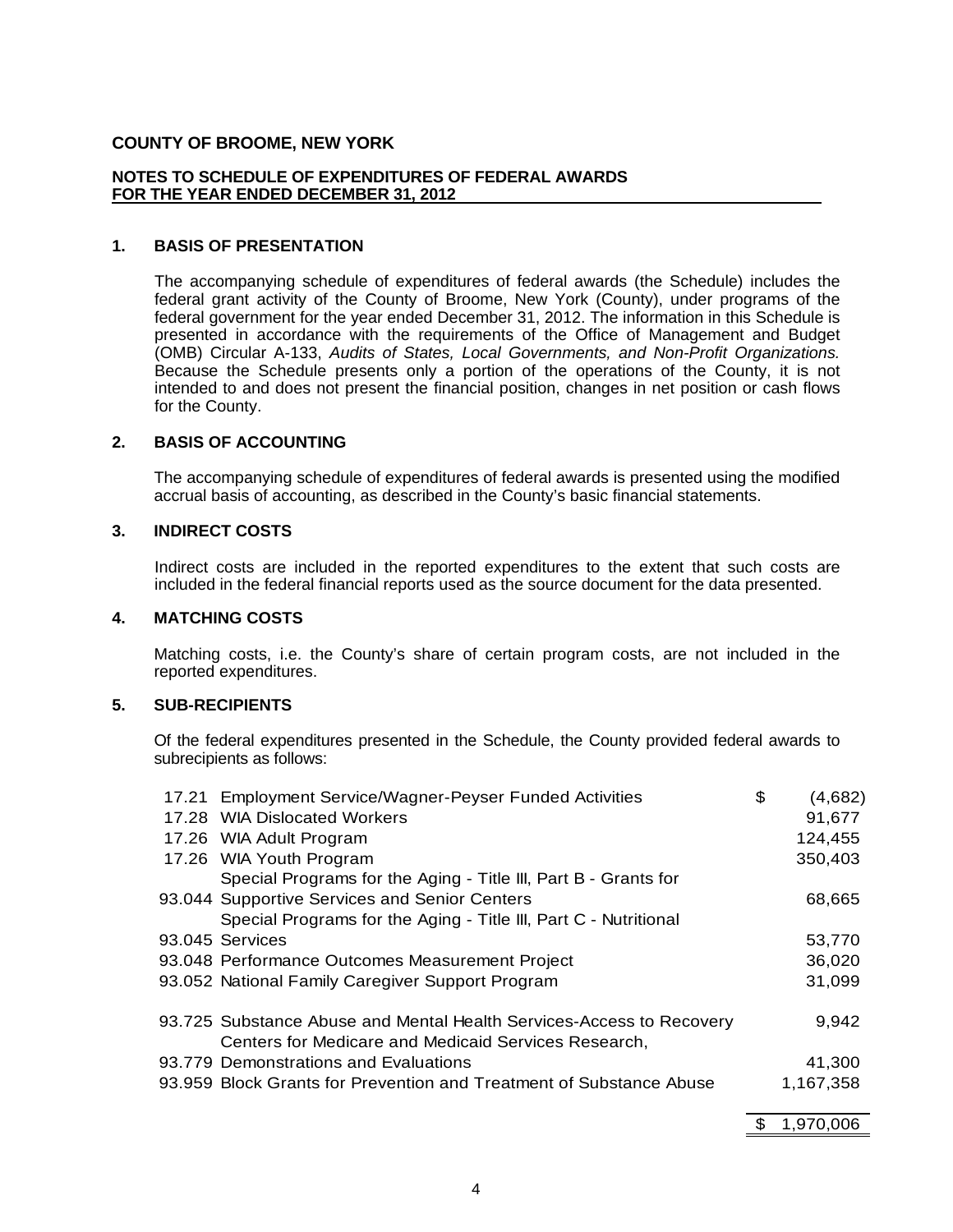## **NOTES TO SCHEDULE OF EXPENDITURES OF FEDERAL AWARDS – (Continued) FOR THE YEAR ENDED DECEMBER 31, 2012**

#### **6. NONCASH AWARDS**

A significant portion of federal award programs do not involve cash awards to the County of Broome, NY, New York. The value of these noncash awards has been recorded as expenditures on the Statement of Expenditures of Federal Awards, with the exception of the Supplemental Nutrition Assistance Program which is no longer required to be reported by the federal awarding agency. Those relating to the County are as follows:

| Program Title                                                                                                               | Federal<br><b>CFDA Number</b> | Amount       |
|-----------------------------------------------------------------------------------------------------------------------------|-------------------------------|--------------|
| U.S. Department of Agriculture<br>Supplemental Nutrition Assistance Program<br>Special Supplemental Food Program for Women, | 10.551                        | \$48,286,267 |
| <b>Infants and Children</b><br>Value of Food Instruments<br>U.S. Department of Health and Human Services                    | 10.557                        | \$896,938    |
| Low Income Home Energy Assistance<br>Value of NYS Comptroller expenditures                                                  | 93.568                        | \$3.272.983  |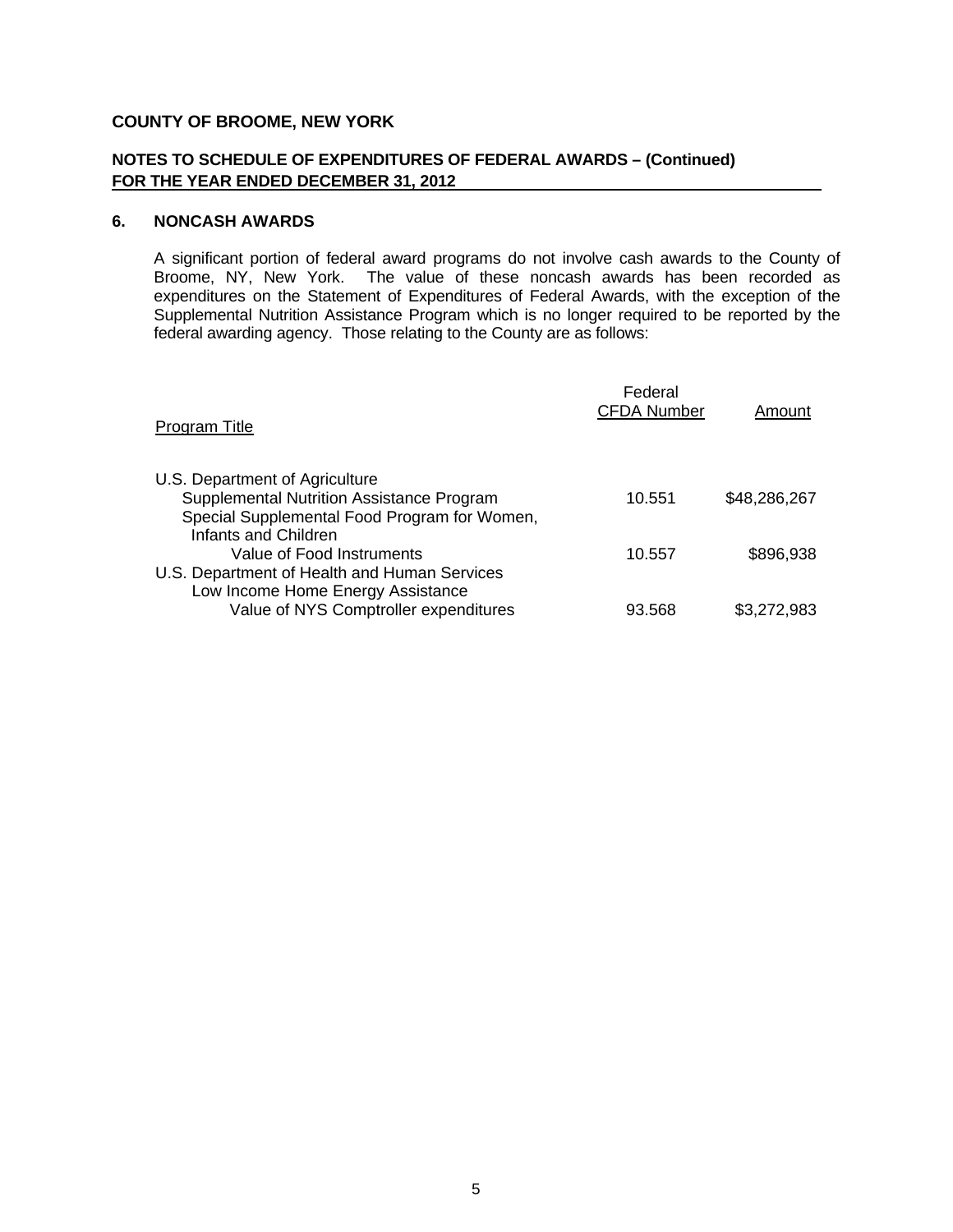Bonadio & Co., LLP Certified Public Accountants

**Independent Auditor's Report on Internal Control Over Financial Reporting and on Compliance and Other Matters Based on an Audit of Financial Statements Performed in Accordance With** *Government Auditing Standards* 

June 19, 2013

To the County Legislature of the County of Broome, New York

We have audited, in accordance with the auditing standards generally accepted in the United States of America and the standards applicable to financial audits contained in *Government Auditing Standards* issued by the Comptroller General of the United States, the financial statements of the governmental activities, the business-type activities, the aggregate discretely presented component units, each major fund, and the aggregate remaining fund information of the County of Broome, New York, as of and for the year ended December 31, 2012, and the related notes to the financial statements, which collectively comprise the County of Broome's basic financial statements, and have issued our report thereon dated June 19, 2013. Our report includes a reference to other auditors who audited the financial statements of the Broome Tobacco Asset Securitization Corporation and the Broome County Industrial Development Agency*,* as described in our report on the County of Broome's financial statements. This report does not include the results of the other auditors' testing of internal control over financial reporting or compliance and other matters that are reported on separately by those auditors.

#### **Internal Control Over Financial Reporting**

In planning and performing our audit of the financial statements, we considered the County of Broome's internal control over financial reporting (internal control) to determine the audit procedures that are appropriate in the circumstances for the purpose of expressing our opinions on the financial statements, but not for the purpose of expressing an opinion on the effectiveness of the County of Broome's internal control. Accordingly, we do not express an opinion on the effectiveness of the County of Broome's internal control.

Our consideration of internal control was for the limited purpose described in the preceding paragraph and was not designed to identify all deficiencies in internal control that might be material weaknesses or significant deficiencies and therefore, material weaknesses or significant deficiencies may exist that were not identified. However, as described in the accompanying schedule of findings and questioned costs, we identified certain deficiencies in internal control that we consider to be material weaknesses and significant deficiencies.

6 Wembley Court Albany, New York 12205 p (518) 464-4080 f (518) 464-4087

ROCHESTER • BUFFALO ALBANY • SYRACUSE NYC • PERRY GENEVA • UTICA

www.bonadio.com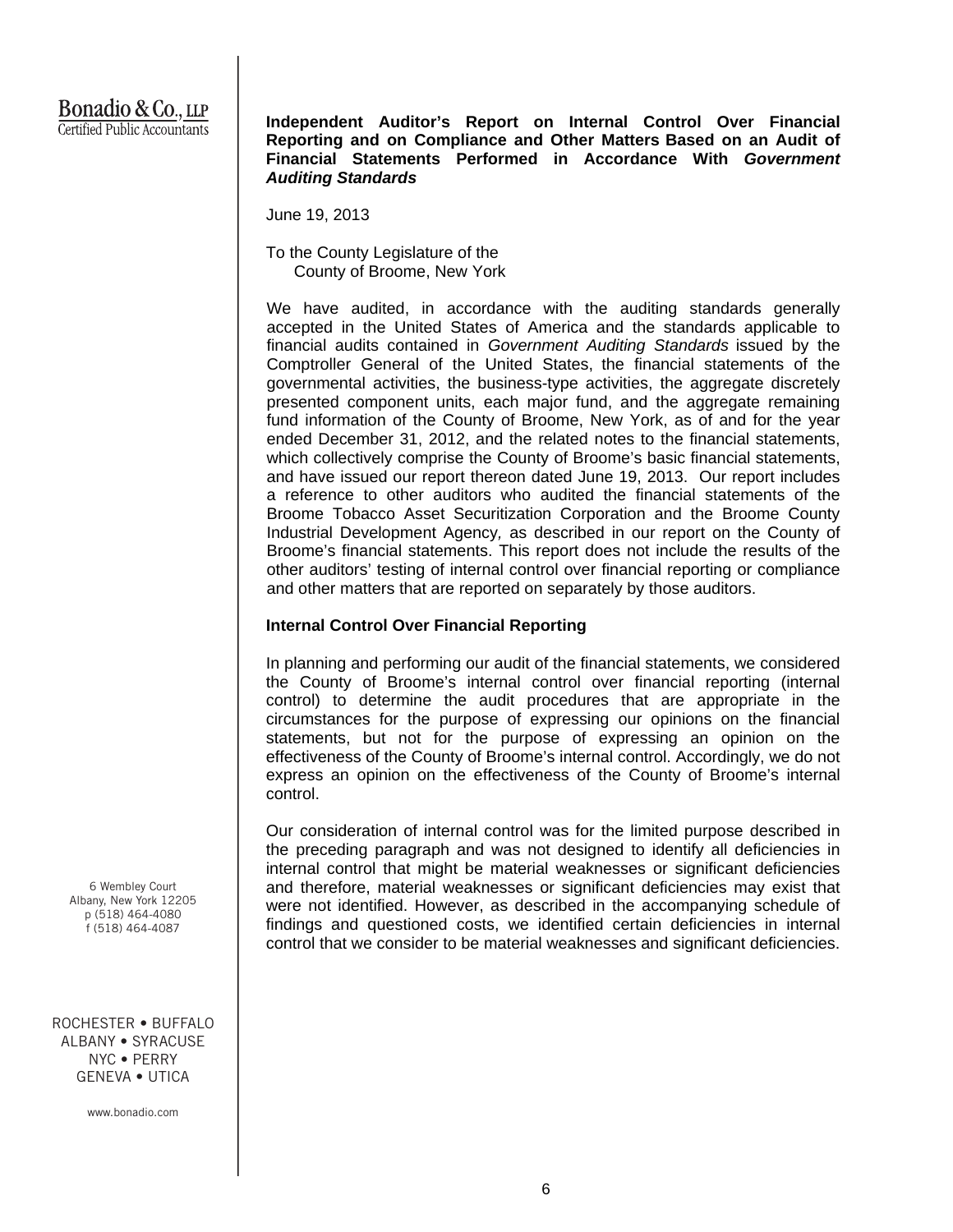#### **Internal Control Over Financial Reporting (Continued)**

A *deficiency in internal control* exists when the design or operation of a control does not allow management or employees, in the normal course of performing their assigned functions, to prevent, or detect and correct, misstatements on a timely basis. A *material weakness* is a deficiency, or a combination of deficiencies, in internal control such that there is a reasonable possibility that a material misstatement of the entity's financial statements will not be prevented, or detected and corrected on a timely basis. We consider the deficiencies described in the accompanying schedule of findings and questioned costs as items 12-01 and 12-02 to be material weaknesses.

A *significant deficiency* is a deficiency, or a combination of deficiencies, in internal control that is less severe than a material weakness, yet important enough to merit attention by those charged with governance. We consider the deficiencies described in the accompanying schedule of findings and questioned costs as items 12-03 through 12-05 to be significant deficiencies.

#### **Compliance and Other Matters**

As part of obtaining reasonable assurance about whether the County of Broome's financial statements are free from material misstatement, we performed tests of its compliance with certain provisions of laws, regulations, contracts, and grant agreements, noncompliance with which could have a direct and material effect on the determination of financial statement amounts. However, providing an opinion on compliance with those provisions was not an objective of our audit, and accordingly, we do not express such an opinion. The results of our tests disclosed no instances of noncompliance or other matters that are required to be reported under *Government Auditing Standards*.

## **Purpose of this Report**

The purpose of this report is solely to describe the scope of our testing of internal control and compliance and the result of that testing, and not to provide an opinion on the effectiveness of the entity's internal control or on compliance. This report is an integral part of an audit performed in accordance with *Government Auditing Standards* in considering the entity's internal control and compliance. Accordingly, this communication is not suitable for any other purpose.

Bonadio & Co., LLP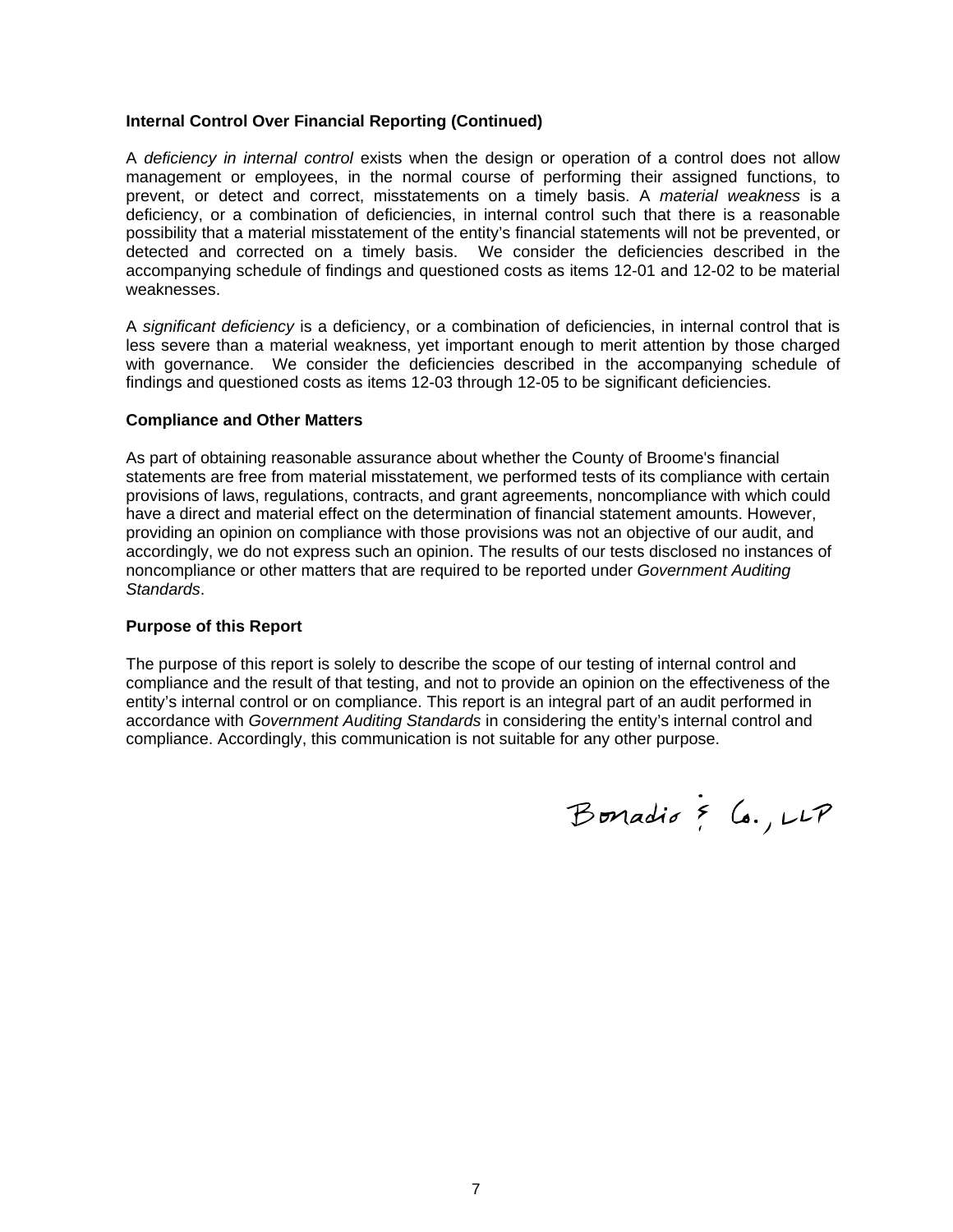Bonadio & Co., LLP Certified Public Accountants

**Independent Auditor's Report on Compliance For Each Major Federal Program; Independent Auditor's Report on Internal Control Over Compliance; and Independent Auditor's Report on Schedule of Expenditures of Federal Awards Required by OMB Circular A-133** 

June 19, 2013

To the County Legislature of the County of Broome, New York

## **Report on Compliance for Each Major Federal Program**

We have audited the County of Broome, New York's (County) compliance with the types of compliance requirements described in the *OMB Circular A-133 Compliance Supplement* that could have a direct and material effect on each of the County's major federal programs for the year ended December 31, 2012. The County's major federal programs are identified in the summary of auditor's results section of the accompanying schedule of findings and questioned costs. The County's basic financial statements include the operations of the Broome County Industrial Development Agency, a discretely presented component unit, which received \$2,548,510 in federal awards which is not included in the schedule during the year ended December 31, 2012. Our audit, described below, did not include the operations of the Broome County Industrial Development Agency because the entity engaged other auditors to perform an audit in accordance with OMB Circular A-133.

## *Management's Responsibility*

Management is responsible for compliance with the requirements of laws, regulations, contracts, and grants applicable to its federal programs.

## *Auditor's Responsibility*

Our responsibility is to express an opinion on compliance for each of the County's major federal programs based on our audit of the types of compliance requirements referred to above. We conducted our audit of compliance in accordance with auditing standards generally accepted in the United States of America; the standards applicable to financial audits contained in *Government Auditing Standards*, issued by the Comptroller General of the United States; and OMB Circular A-133, *Audits of States, Local Governments, and Non-Profit Organizations*. Those standards and OMB Circular A-133 require that we plan and perform the audit to obtain reasonable assurance about whether noncompliance with the types of compliance requirements referred to above that could have a direct and material effect on a major federal program occurred. An audit includes examining, on a test basis, evidence about the County's compliance with those requirements and performing such other procedures as we considered necessary in the circumstances.

We believe that our audit provides a reasonable basis for our opinion on compliance for each major federal program. However, our audit does not provide a legal determination of the County's compliance.

6 Wembley Court Albany, New York 12205 p (518) 464-4080 f (518) 464-4087

ROCHESTER • BUFFALO ALBANY • SYRACUSE NYC • PERRY GENEVA • UTICA

www.bonadio.com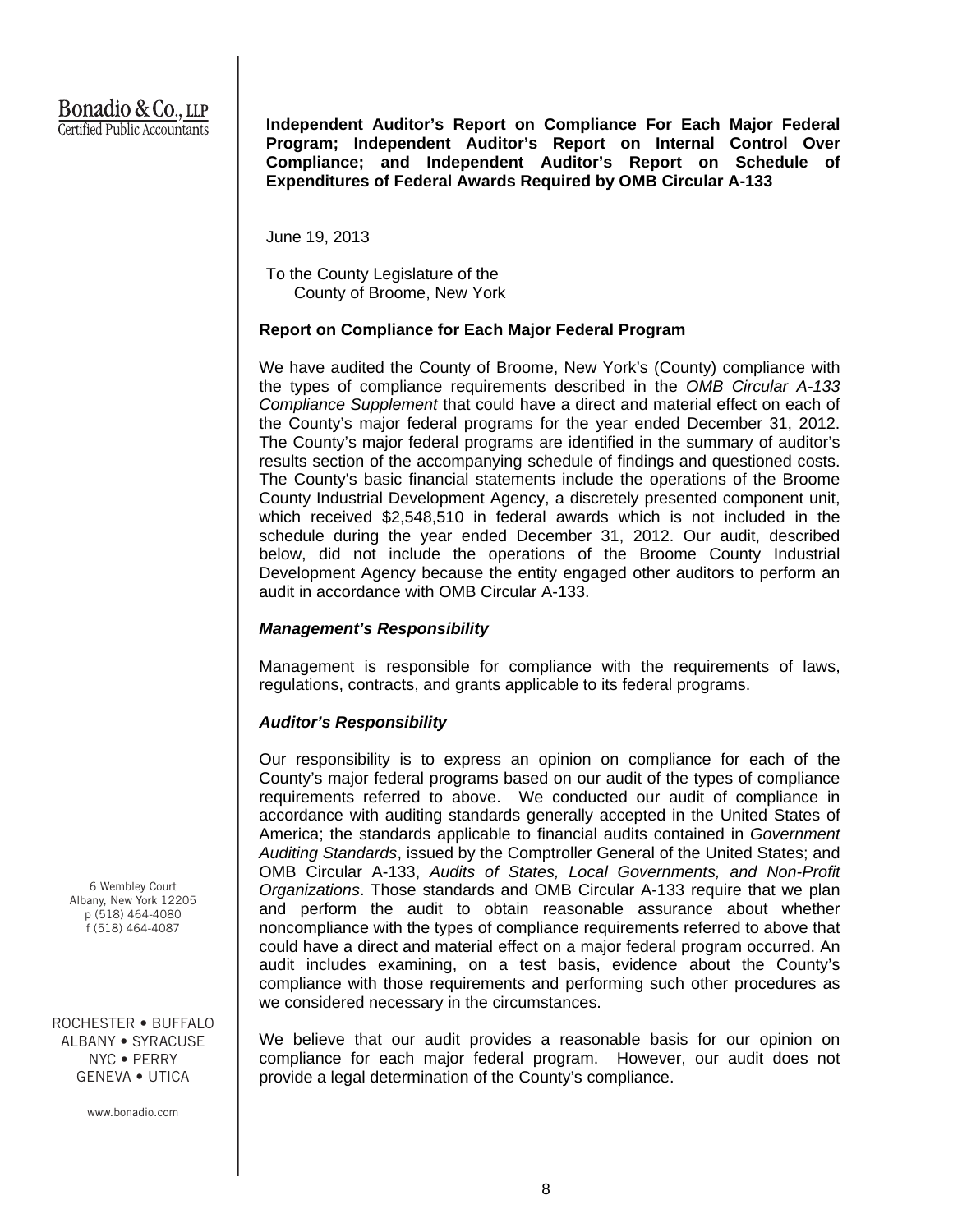### *Opinion on Each Major Federal Program*

In our opinion, the County of Broome, New York complied, in all material respects, with the types of compliance requirements referred to above that could have a direct and material effect on each of its major federal programs for the year ended December 31, 2012.

#### **Report on Internal Control Over Compliance**

Management of the County is responsible for establishing and maintaining effective internal control over compliance with the types of compliance requirements referred to above. In planning and performing our audit of compliance, we considered the County's internal control over compliance with the types of requirements that could have a direct and material effect on each major federal program to determine the auditing procedures that are appropriate in the circumstances for the purpose of expressing an opinion on compliance for each major federal program and to test and report on internal control over compliance in accordance with OMB Circular A-133, but not for the purpose of expressing an opinion on the effectiveness of internal control over compliance. Accordingly, we do not express an opinion on the effectiveness of the County's internal control over compliance.

A *deficiency in internal control over compliance* exists when the design or operation of a control over compliance does not allow management or employees, in the normal course of performing their assigned functions, to prevent, or detect and correct, noncompliance with a type of compliance requirement of a federal program on a timely basis. A *material weakness in internal control over compliance* is a deficiency, or combination of deficiencies, in internal control over compliance, such that there is a reasonable possibility that material noncompliance with a type of compliance requirement of a federal program will not be prevented, or detected and corrected, on a timely basis. A *significant deficiency in internal control over compliance* is a deficiency, or a combination of deficiencies, in internal control over compliance with a type of compliance requirement of a federal program that is less severe than a material weakness in internal control over compliance, yet important enough to merit attention by those charged with governance.

Our consideration of internal control over compliance was for the limited purpose described in the first paragraph of this section and was not designed to identify all deficiencies in internal control over compliance that might be material weaknesses or significant deficiencies and therefore, material weaknesses or significant deficiencies may exist that were not identified. We did not identify any deficiencies in internal control over compliance that we consider to be material weaknesses. However, we identified certain deficiencies in internal control over compliance, as described in the accompanying schedule of findings and questioned costs as item 12-06 that we consider to be a significant deficiency.

The County's response to the internal control over compliance finding identified in our audit is described in the accompanying schedule of findings and questioned costs. The County's response was not subjected to the auditing procedures applied in the audit of compliance and, accordingly, we express no opinion on the response.

The purpose of this report on internal control over compliance is solely to describe the scope of our testing of internal control over compliance and the results of that testing based on the requirements of OMB Circular A-133. Accordingly, this report is not suitable for any other purpose.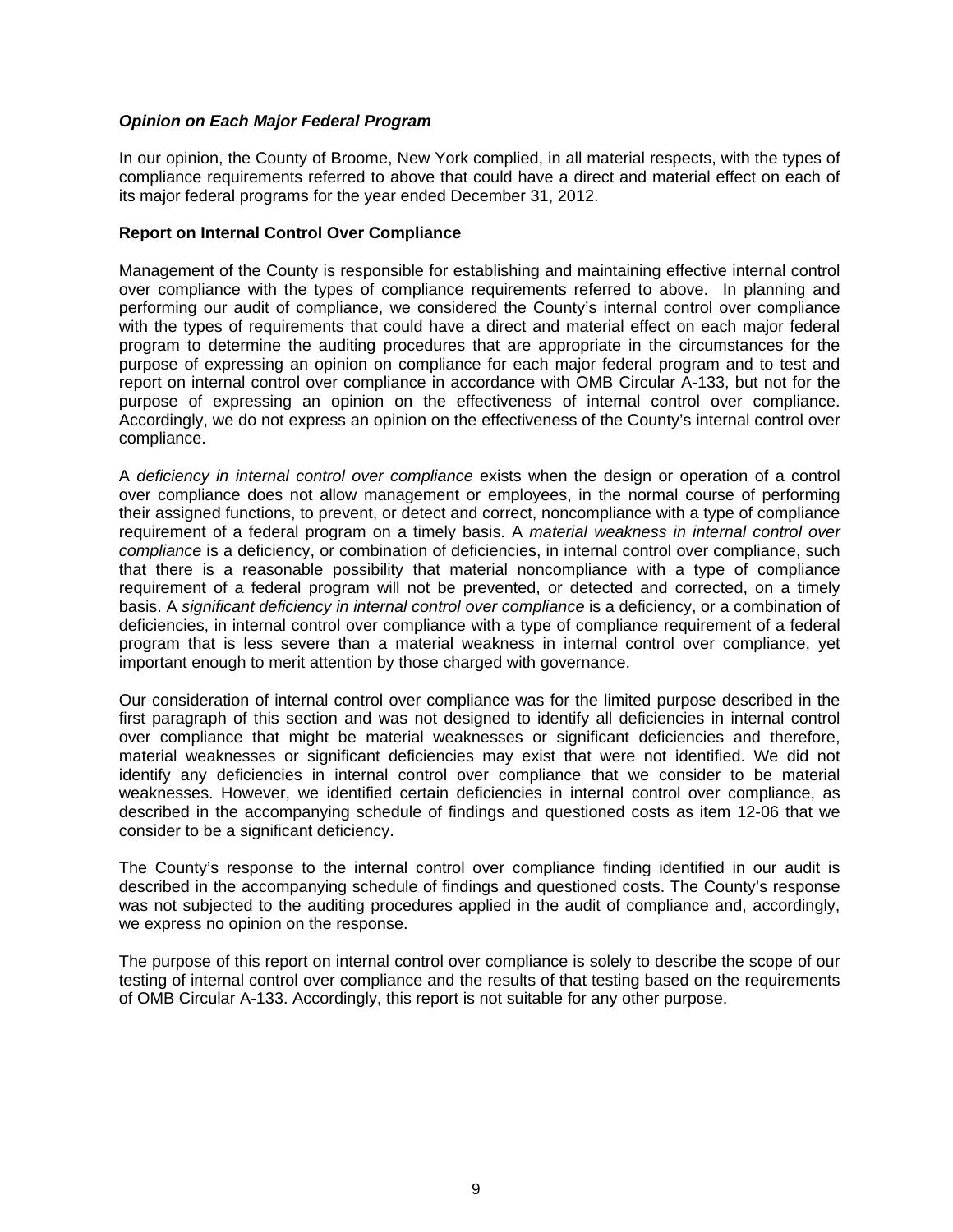#### **Report on Schedule of Expenditures of Federal Awards Required by OMB Circular A-133**

We have audited the financial statements of the governmental activities, the business-type activities, the aggregate discretely presented component units, each major fund, and the aggregate remaining fund information of the County of Broome, New York (County) as of and for the year ended December 31, 2012, and the related notes to the financial statements, which collectively comprise the County's basic financial statements. We issued our report thereon dated June 19, 2013, which contained unmodified opinions on those financial statements. Our audit was conducted for the purpose of forming opinions on the financial statements that collectively comprise the basic financial statements. The accompanying schedule of expenditures of federal awards is presented for purposes of additional analysis as required by OMB Circular A-133 and is not a required part of the basic financial statements. Such information is the responsibility of management and was derived from and relates directly to the underlying accounting and other records used to prepare the basic financial statements. The information has been subjected to the auditing procedures applied in the audit of the financial statements and certain additional procedures, including comparing and reconciling such information directly to the underlying accounting and other records used to prepare the basic financial statements or to the basic financial statements themselves, and other additional procedures in accordance with auditing standards generally accepted in the United States of America. In our opinion, the schedule of expenditure of federal awards is fairly stated in all material respects in relation to the basic financial statements as a whole.

Bonadio & Co., LLP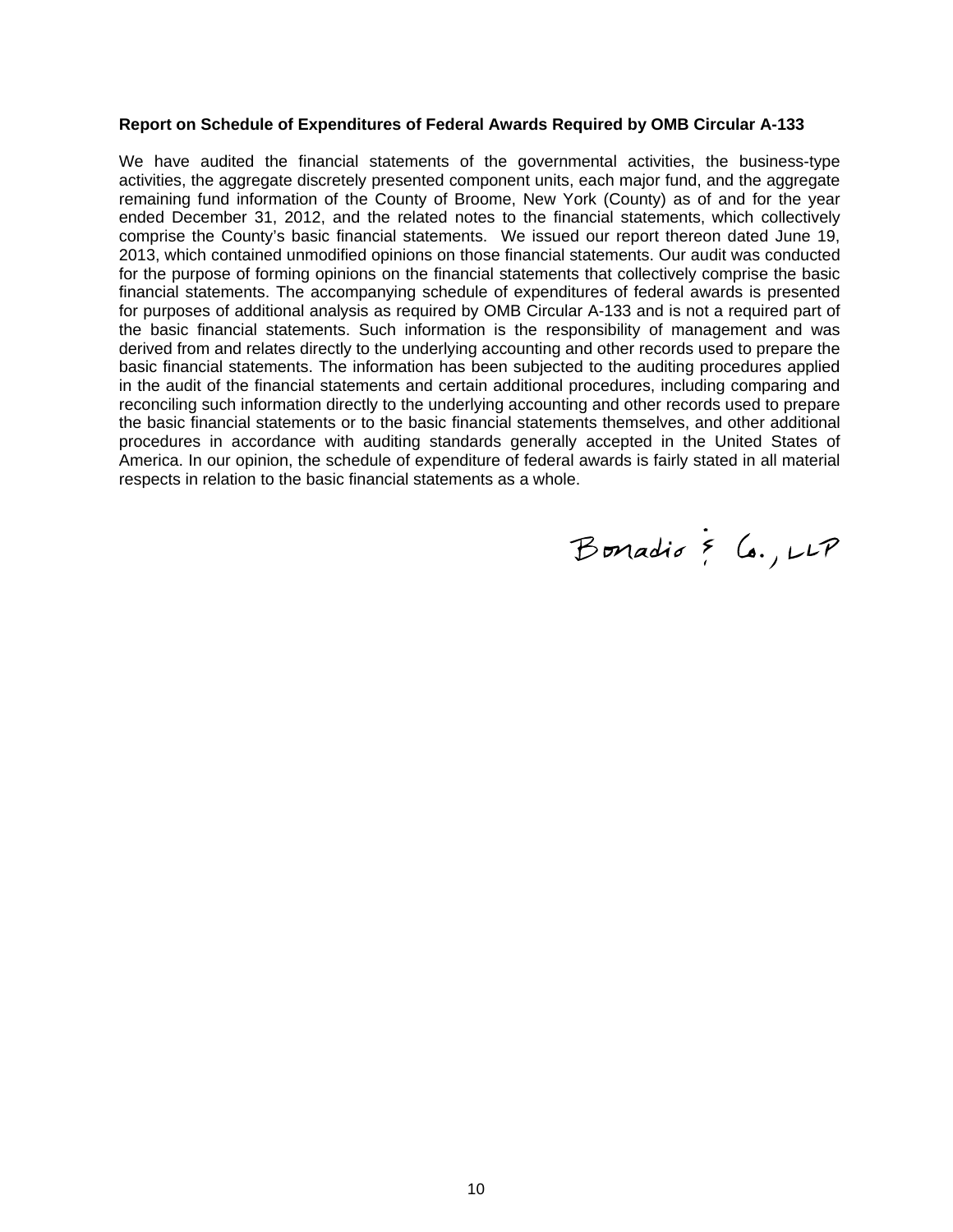## **SCHEDULE OF PRIOR AUDIT FINDINGS FOR THE YEAR ENDED DECEMBER 31, 2012**

## **Financial Statement Findings**

## **11-01. Misclassifications in the Agency Fund**

Condition: Audit analysis identified internal control deficiencies, errors and misclassifications in the Agency Fund that warranted material adjustments to the general ledger.

Status: This was not a repeat finding in 2012.

## **11-02. Capital Assets**

Condition: Audit analysis identified deficiencies in established controls over the tracking and recording of capital assets. Deficiencies included:

- Instances where the accounting records did not properly reflect actual 2011 additions and disposals;
- Instances where fiscal year end December 31, 2011, beginning balances did not reflect fiscal year end December 31, 2010, ending balances;
- Misstatements of depreciation expense;
- Instances were noted where assets were improperly capitalized in the fiscal year ended December 31, 2011, rather than in the previous year.

Status: This is not a repeat finding in 2012.

## **11-03. Compensated Absences**

Condition: The County has not implemented adequate internal controls to ensure proper and accurate recording of compensated absences. Existing controls dictate that all departments submit a listing of employees and their respective compensated absences balance. Currently, there is no process in place to ensure completeness or existence of the listing. In addition, there is no subsequent review of the department's calculations to ensure bargaining unit contract stipulations were adhered to.

Status: This is not a repeat finding in 2012.

## **11-04. Timely Deposit**

Condition: A check was received during the fiscal year ended December 31, 2011, and was not properly reflected in the general ledger. In addition, the check was not deposited on a timely basis.

Status: This is not a repeat finding in 2012.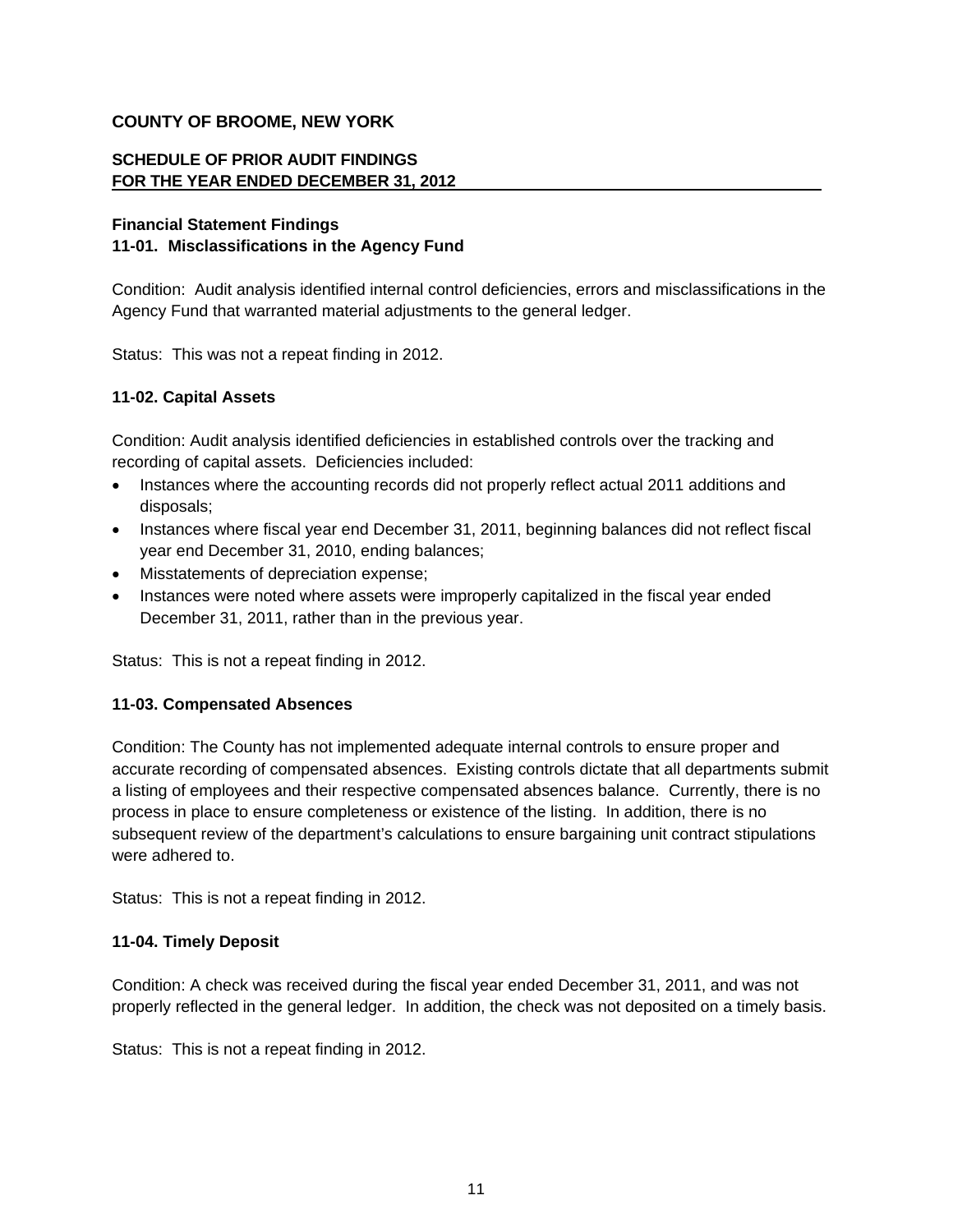## **SCHEDULE OF PRIOR AUDIT FINDINGS - Continued FOR THE YEAR ENDED DECEMBER 31, 2012**

## **Financial Statement Findings – Continued 11-05. Payroll Interface**

Condition: Management implemented a new accounting software system in 2010, including the use of interfaces which automatically transmit information and data between the payroll module and the general ledger. Audit analysis identified deficiencies in controls over the accounting software and its related interfaces.

Status: This is not a repeat finding in 2012.

## **Federal Award Findings and Questioned Costs 11-06. Adequate Documentation**

U.S. Department of Health and Human Services – CFDA 93.558 - Temporary Assistance for Needy Families (TANF)

Condition: In one of forty instances, the County was unable to provide adequate documentation to support the caseworker's determination of just cause for the individual's absence from a scheduled appointment.

Status: This is not a repeat finding in 2012.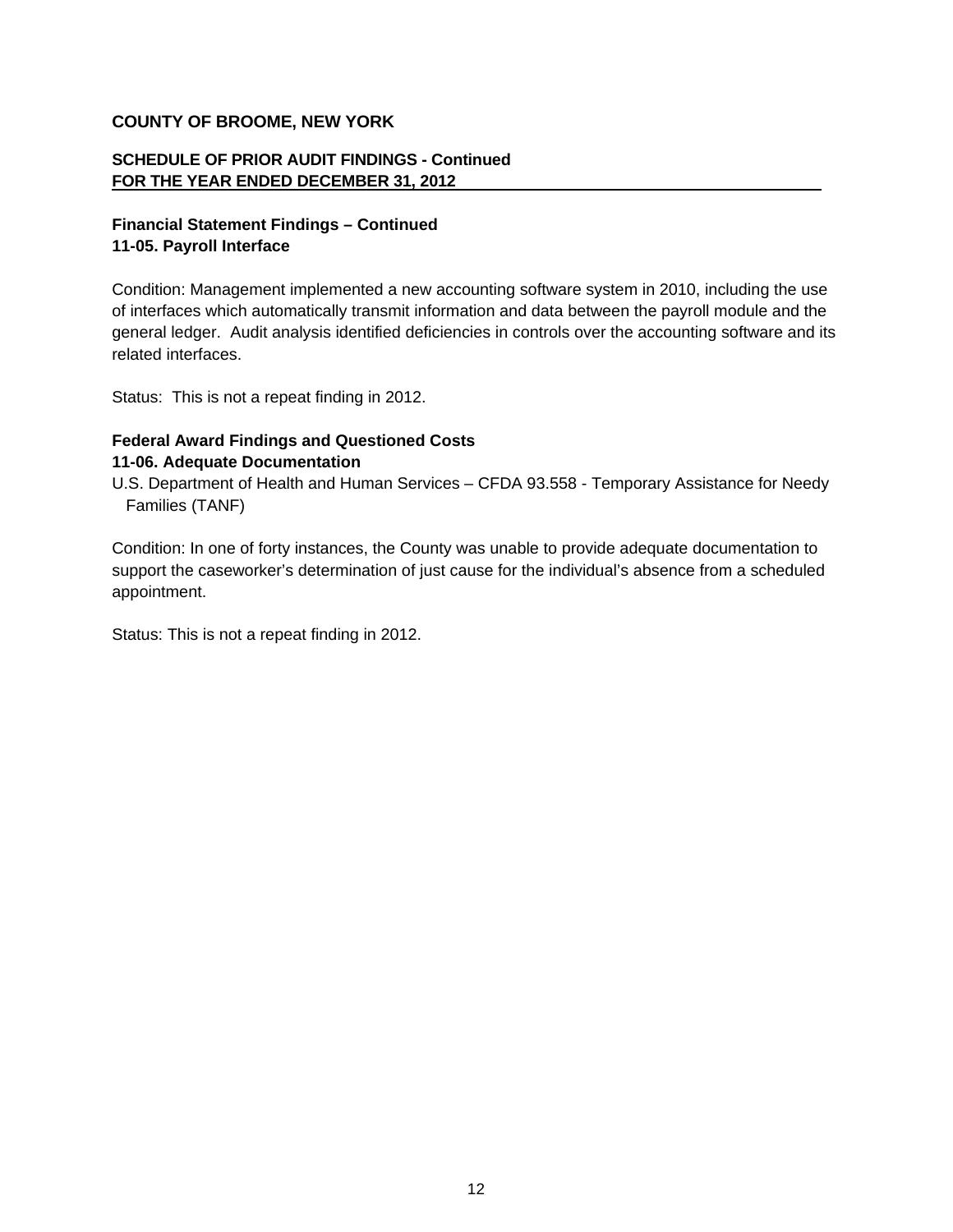## **SCHEDULE OF FINDINGS AND QUESTIONED COSTS FOR THE YEAR ENDED DECEMBER 31, 2012**

## **1. SUMMARY OF AUDITORS' RESULTS**

## Financial Statements

Type of auditors' report issued: Unmodified

Internal control over financial reporting:

| Material weakness(es) identified?<br>$\bullet$                                                             | <u>X</u> Yes ______ No      |
|------------------------------------------------------------------------------------------------------------|-----------------------------|
| • Significant deficiency(ies) identified<br>that are not considered to be material<br>weakness(es)?        |                             |
| Noncompliance material to financial<br>statements noted?                                                   |                             |
| <b>Federal Awards</b>                                                                                      |                             |
| Internal control over major programs:                                                                      |                             |
| Material weakness(es) identified?<br>$\bullet$                                                             | _____ Yes ___ <u>_X</u> _No |
| Reportable condition(s) identified that<br>$\bullet$<br>are not considered to be material<br>weakness(es)? | <u>X</u> Yes ______ No      |
| Type of auditors' report issued on compliance for major programs:<br>Unmodified                            |                             |
| Any audit findings disclosed that are required                                                             |                             |

to be reported in accordance with section 510(a) of Circular A-133?  $\overline{X}$  No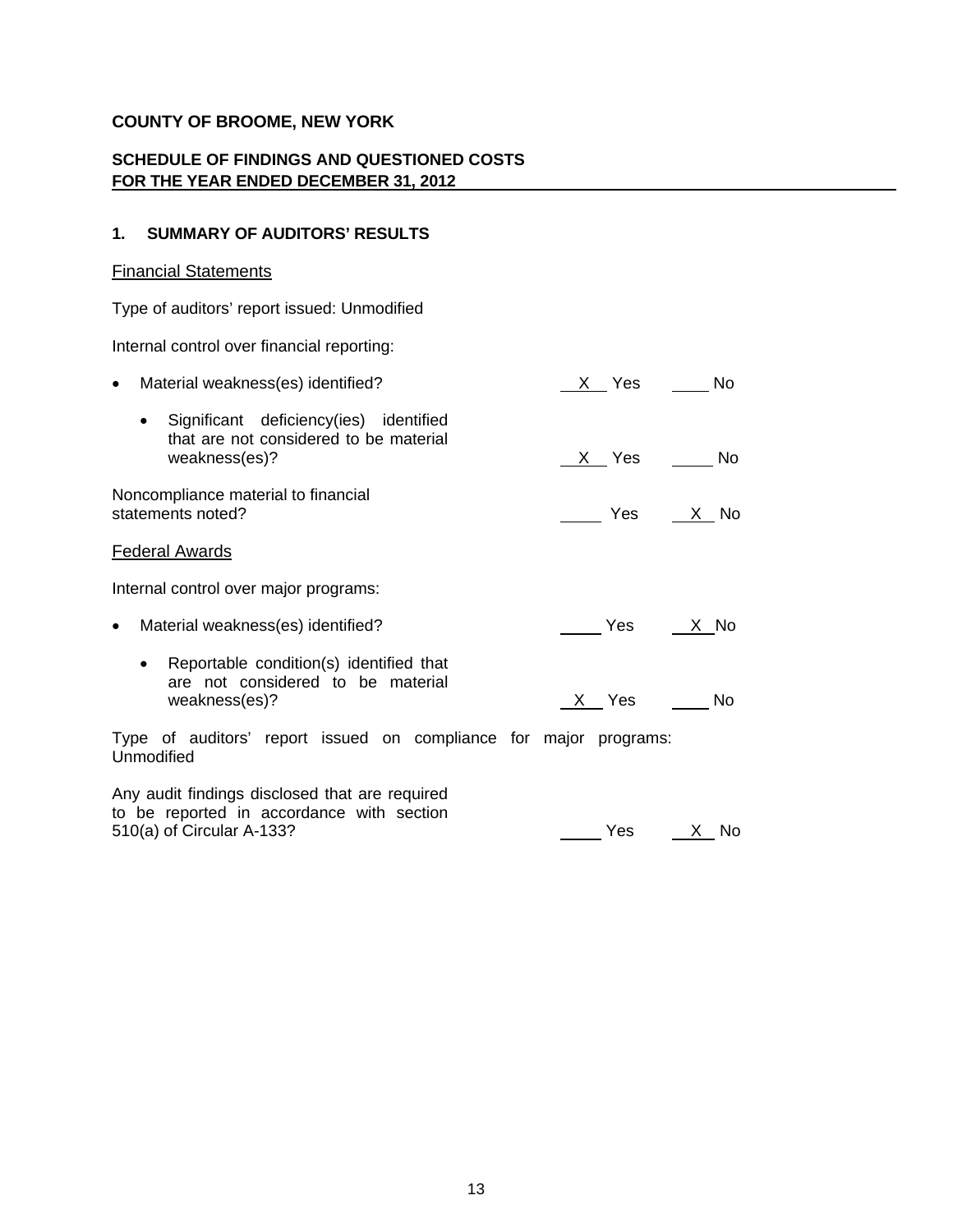## **SCHEDULE OF FINDINGS AND QUESTIONED COSTS FOR THE YEAR ENDED DECEMBER 31, 2012 (Continued)**

## **1. SUMMARY OF AUDITORS' RESULTS (Continued)**

Identification of major programs:

| CFDA Number(s) | Name of Federal Program or Cluster                                                                 |
|----------------|----------------------------------------------------------------------------------------------------|
| 10.561         | Administrative matching Grants<br>State<br>the<br>tor<br>Supplemental Nutrition Assistance Program |
| 20.106         | Airport Improvement Program                                                                        |
| 20.507         | <b>Federal Transit Formula Grants</b>                                                              |
| 93.558         | <b>Temporary Assistance for Needy Families</b>                                                     |
| 93.563         | <b>Child Support Enforcement</b>                                                                   |
| 93.568         | Low-Income Home Energy Assistance Program                                                          |
| 93.667         | Social Services Block Grant                                                                        |
| 93.959         | Block Grants for Prevention and Treatment of<br>Substance Abuse                                    |
| 97.067         | <b>Homeland Security Grant Program</b>                                                             |

| Dollar threshold used to distinguish between<br>type A and type B programs: | \$2,188,019 |     |  |
|-----------------------------------------------------------------------------|-------------|-----|--|
| Auditee qualified as low-risk auditee?                                      | Yes         | No. |  |

## **2. FINANCIAL STATEMENT FINDINGS**

## **12-01. Financial Statement Preparation Entries**

Criteria: All transactions that relate directly to the operations of the funds are required to be recorded in the general ledger. This enables management to review all of the activity in their respective fund and make appropriate management decisions with all of the information available to them within the general ledger.

Condition: As part of preparing the financial statements and the Consolidated Annual Financial Report (CAFR) each year, the Office of Management and Budget prepares various journal entries outside of the general ledger to create the fund financial statements and the government wide financial statements. The entries made to adjust the general ledger to arrive at the fund financial statements are entries that should be recorded within the general ledger as they relate to activity for the year. These entries As a result, the trial balances provided for the audit required all of these entries to be posted before the account balances could be audited. In addition, these entries do not go through the same review process as other journal entries and there is no unique numbering for them because they are created and maintained in an Excel spreadsheet.

Cause: Legacy processes that have been carried over in addition to a system conversion a few years ago that requires significant manual effort to produce reports that cannot readily be obtained from the system as it stands.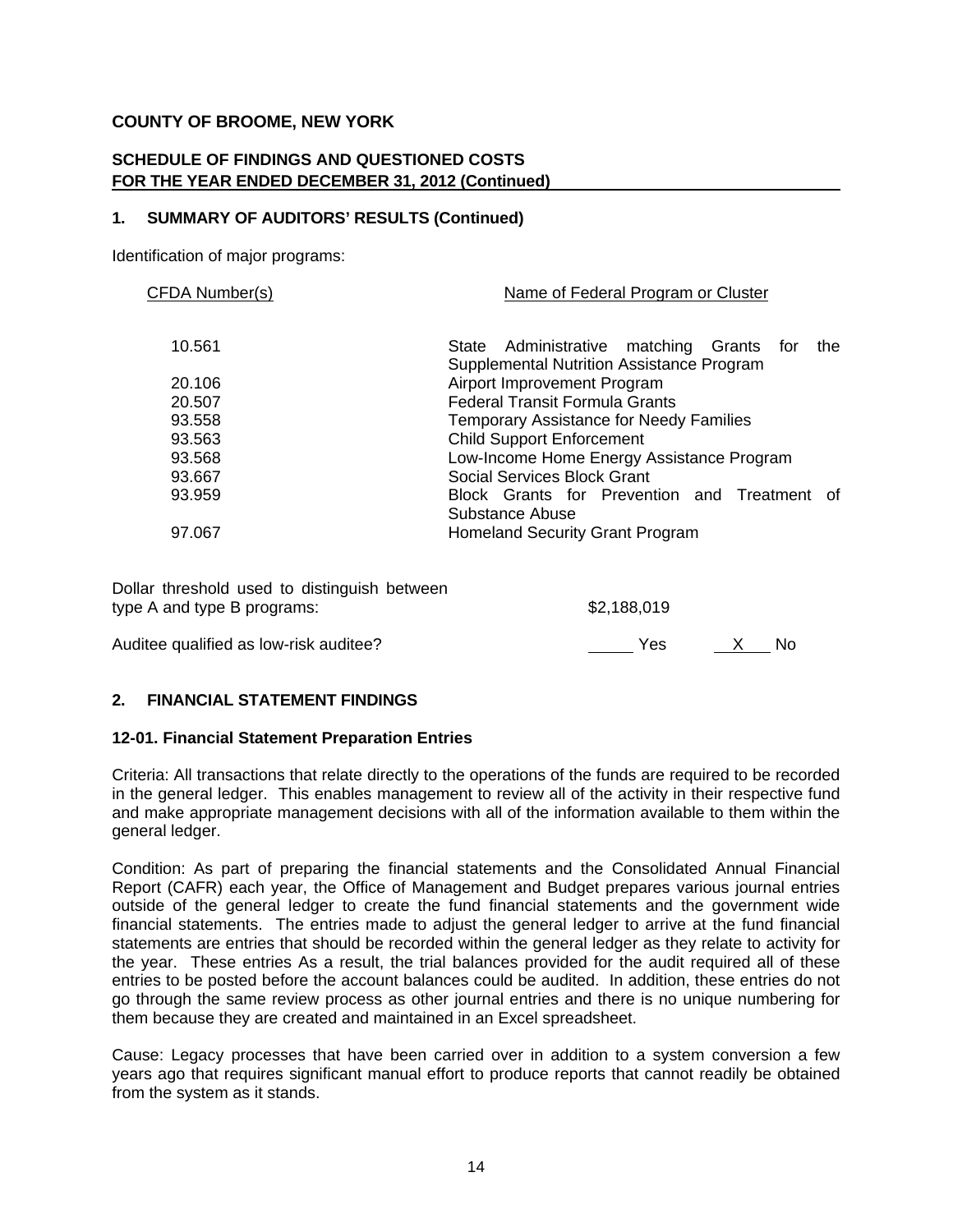#### **SCHEDULE OF FINDINGS AND QUESTIONED COSTS FOR THE YEAR ENDED DECEMBER 31, 2012 (Continued)**

#### **2. FINANCIAL STATEMENT FINDINGS (Continued)**

#### **12-01. Financial Statement Preparation Entries - Continued**

Effect: Management cannot rely on the activity posted in the general ledger to make management decisions without significant calculations being performed outside of the system to determine what the actual fund balance or net assets of fund is at any point in time during the year.

Recommendation: All fund activity should be recorded within each fund throughout the year or as year-end closing entries. Only financial statement conversion entries to convert the fund financial statements to the government-wide financial statements ("GASB 34 entries") should be made outside the system to prepare the financial statements, but should still follow the normal journal entry process of being uniquely numbered with proper supporting documentation and flow through the review process.

View of Responsible Officials and Planned Corrective Actions: Management acknowledges this weakness and has implemented a plan to ensure all financial activity will be properly recorded within the general ledger starting with the year ending December 31, 2013. The only exception will be for the conversion entries necessary for GASB 34.

#### **12-02. Capital Projects Activity**

Criteria: Accounting principles generally accepted in the United States requires the recording of only governmental fund capital projects activity within the capital projects fund and short term financing to be recorded as such.

Condition: The County currently records all activity for all capital projects for all funds, including proprietary funds, within the Capital Projects Fund. This requires all of the proprietary funds' projects activity to be reversed out of this fund at year end and recorded in the appropriate fund for financial statement reporting purposes. In addition, the County has previously recorded new bond anticipation notes as revenue instead of short term liabilities resulting in a prior period adjustment of approximately \$9.8 million for the year ended December 31, 2012.

Cause: Legacy processes that have been carried over.

Effect: The County could erroneously not remove proprietary fund activity causing the related proprietary fund and the capital projects fund to be misstated.

Recommendation: The County should record all capital projects activity in the respective fund and record bond anticipation notes as short term financing until they are converted to long term financing when the revenue can be recognized.

View of Responsible Officials and Planned Corrective Actions: Broome County Office of Management & Budget has changed the policy for recording Capital Projects for proprietary funds within the general ledger. The cross-over will be completed by June 30, 2013 and will eliminate the need for future "manual" adjustments to the financial statements.

## **12-03. Payroll**

Criteria: Controls should be adequately designed and implemented to provide security and privacy over personal payroll information of County employees.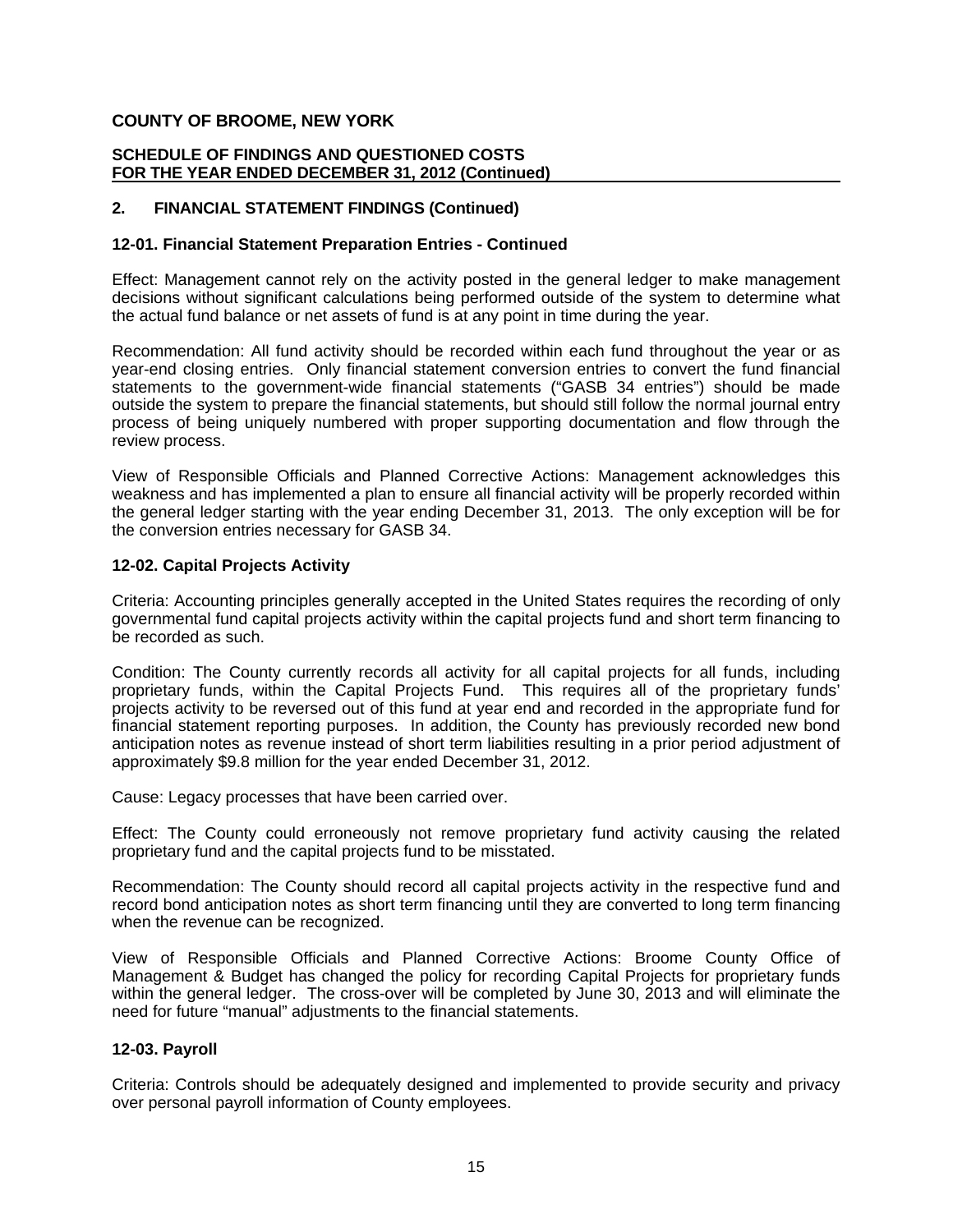#### **SCHEDULE OF FINDINGS AND QUESTIONED COSTS FOR THE YEAR ENDED DECEMBER 31, 2012 (Continued)**

#### **2. FINANCIAL STATEMENT FINDINGS (Continued)**

Condition: As part of audit procedures and various inquiries with management, the following items were noted within the payroll transaction cycle:

#### **12-03. Payroll - Continued**

- There is no consistency throughout the County with respect to employee timesheets. Each department has their own methodology for having employees complete timesheets and report time. For example, some departments utilize detailed timesheets that the employee and department head sign off on while others use summary spreadsheets for the entire department with no signatures.
- For those employees that do not participate in the direct deposit function, live payroll checks are issued in bulk and distributed by respective Department Payroll Clerks without a separate envelop for each pay check.
- There is no overall review and approval of the payroll once the payroll clerks enter all of the departmental time in the system to verify there were no data input errors.

Cause: There is no formal process over the payroll timesheets that would require all departments to utilize a consistent detailed timesheet form that would require the signatures of each employee and the department head for each pay period.

Effect: Without consistent timesheets throughout the County, there could be inconsistencies or errors in employees' time that could go undetected. Without individually enveloped pay checks, personal information such as garnishments and other withholdings could be viewed by unauthorized personnel.

Recommendation: The County should enhance their procedures over payroll to include implementing a standard timesheet form to be used by all employees throughout the County which will assist in the overall review of the payroll once it has been input. In addition, each payroll check should either be sealed within an envelope prepared by the County's Payroll Department or consideration should be given to issuing a different style pay check that will ensure privacy of the employees' information.

View of Responsible Officials and Planned Corrective Actions: The Broome County Department of Information Technology is currently working on implementing an electronic timesheet that will ensure consistency in the time keeping and add appropriate levels of control to the payroll process. This implementation project has already begun and is expected to be completed by the end of 2013.

## **12-04. Annual Financial Reports Submitted by Departments**

Criteria: Controls should be adequately designed so that any department within the County responsible for complying with financial reporting requirements should complete the report in a timely manner to ensure review of the report by the entity's Finance Department occurs prior to submission to the State or Federal government.

Condition: There are various departments that submit financial reports to State and Federal agencies within the County, but the Office of Management and Budget (OMB) only reviews a few of these reports. For example, the Department of Transportation submits annual reports to the Federal

Department of Transportation for reimbursement through the Federal Transit Formulas Program in excess of \$3 million without review by anyone outside of the County's Department of Transportation.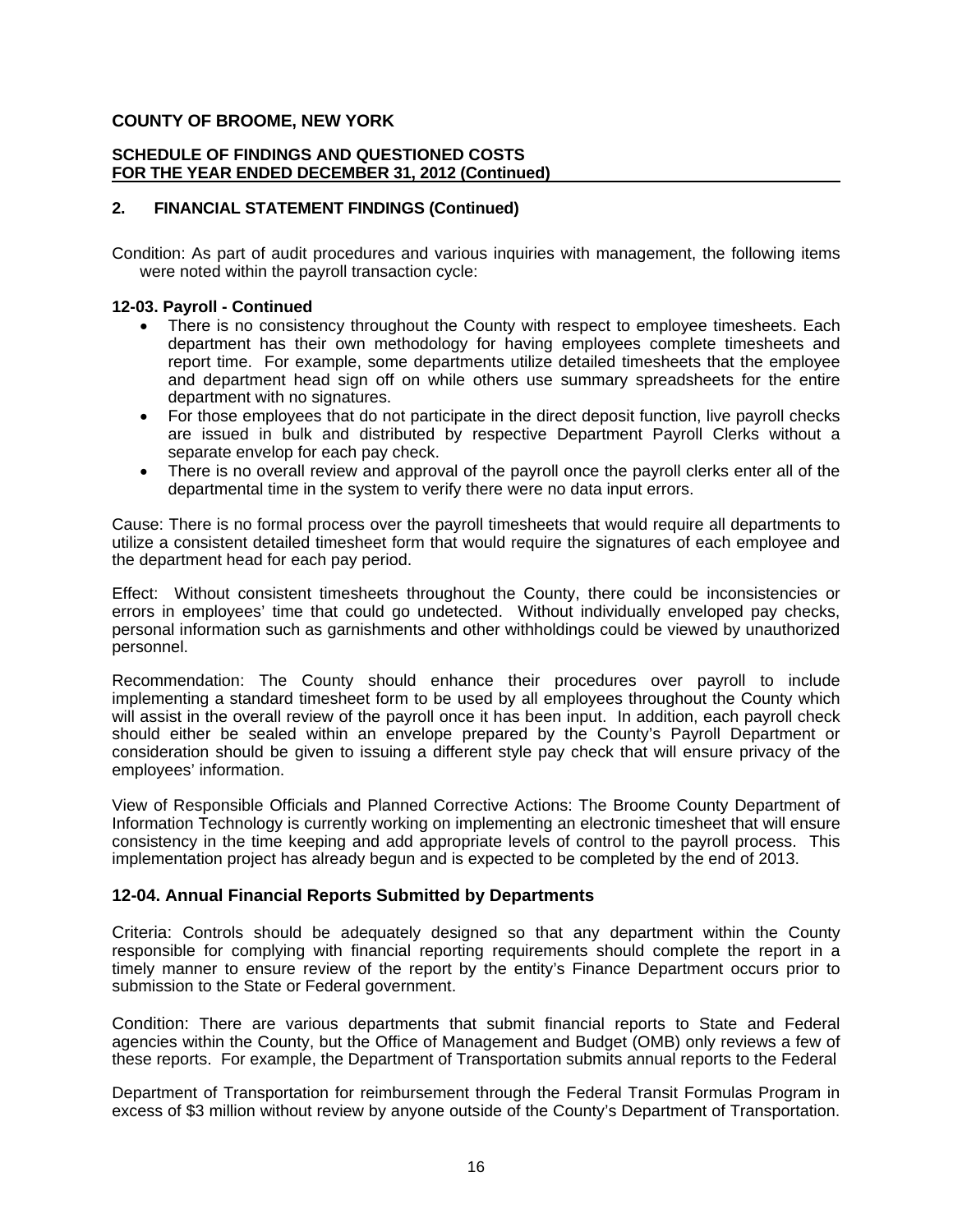#### **SCHEDULE OF FINDINGS AND QUESTIONED COSTS FOR THE YEAR ENDED DECEMBER 31, 2012 (Continued)**

## **2. FINANCIAL STATEMENT FINDINGS (Continued)**

#### **12-04. Annual Financial Reports Submitted by Departments - Continued**

Cause: Insufficient controls exist to track and monitor all of the required financial reports the County's various departments are required to submit throughout the year.

Effect: Without proper monitoring and review procedures over the various financial reports, the County could experience non-compliance with reporting requirements with respect to missing deadlines and/or reporting inaccurate financial information which could lead to delays or denials of reimbursements.

Recommendation: The County should establish controls and procedures so the Office of Management and Budget (OMB) is notified of and can properly track each financial report required to be submitted by any County department. This tracking should include the nature of the report, frequency of submission, the deadline for filing, and should track that the report was properly reviewed by a member of the OMB team for accuracy in comparison to the general ledger.

View of Responsible Officials and Planned Corrective Actions: Starting in July, 2013 each Broome County department will be assigned an OMB staff member who will provide assistance with financial questions, guidance with process and procedures, and review and/or analyze all reporting. By assigning an OMB liaison to each department, the County will establish an additional control over all fiscal reporting thus ensuring adherence to all reporting requirements and assurance that all supporting documentation has been compiled and retained.

#### **12-05. Cash Reconciliations**

Criteria: All cash accounts should be recorded in the general ledger in the appropriate fund each month or at year end (for the departmental cash accounts) prior to cash reconciliations being performed. Controls over cash reconciliations should be established so that all cash reconciliations prepared include all cash that is recorded in the general ledger by account, by fund.

Condition: While performing cash procedures, the following items were noted:

- The County has a zero balance account it utilizes for its Accounts Payable. At year end, there is a negative \$2.3 million balance that represents outstanding checks however; the County does not have the ability to properly allocate that outstanding balance to all of the respective funds.
- The County has a payroll cash account that is reconciled in total, but each fund has an allocated portion of the outstanding balance that does not appear to be supported by the reconciliation.
- The County makes various closing entries to cash accounts as part of the year end closing and those entries are made outside of the general ledger and therefore not included as part of the cash reconciliations for each fund once certain entries have reallocated cash to other funds.

Cause: As a result of the closing entries outside of the general ledger as described in finding 12-01 above, the individual(s) responsible for preparing the reconciliations is not aware of the additional cash being recorded within each fund.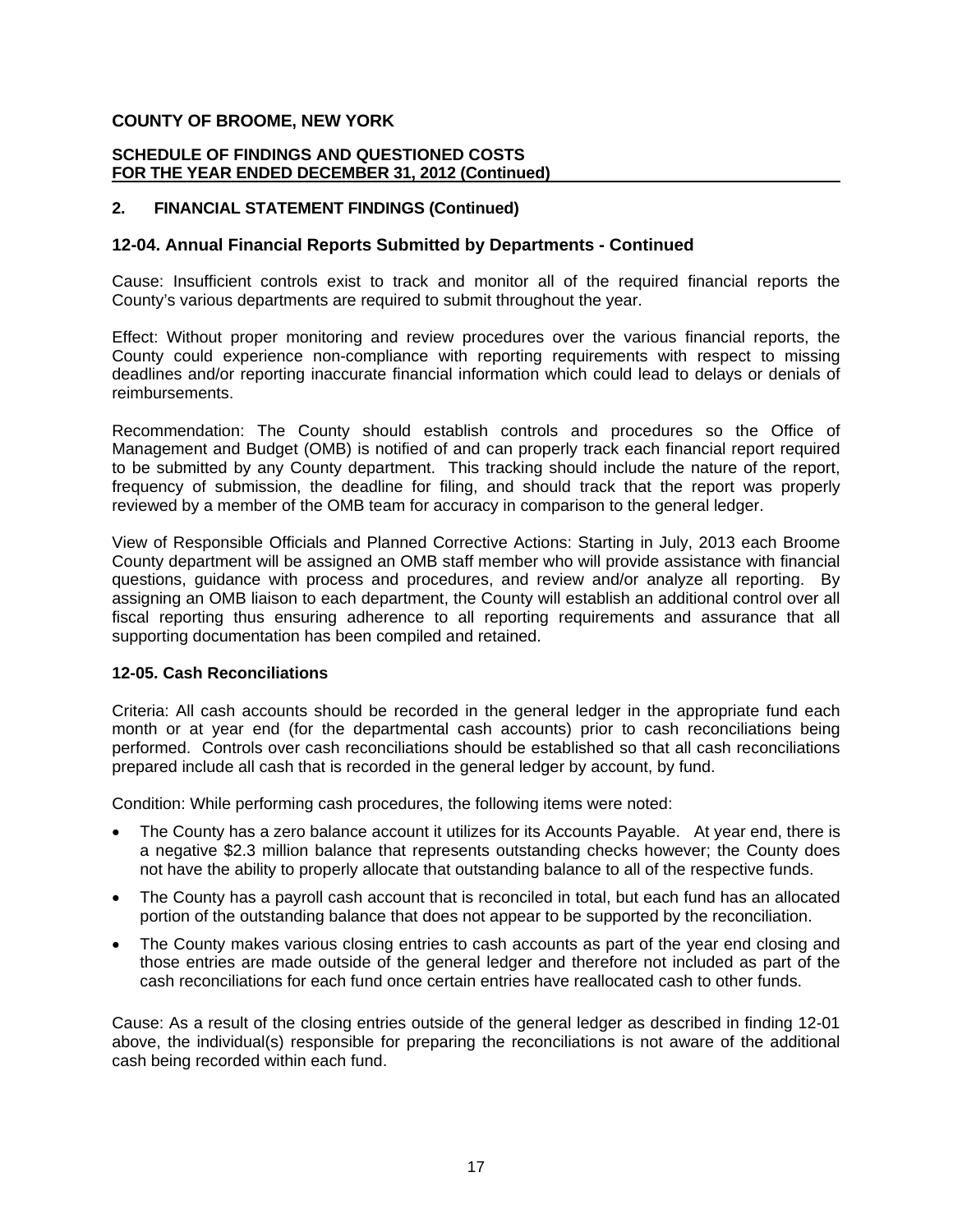## **SCHEDULE OF FINDINGS AND QUESTIONED COSTS FOR THE YEAR ENDED DECEMBER 31, 2012 (Continued)**

## **2. FINANCIAL STATEMENT FINDINGS (Continued)**

#### **12-05. Cash Reconciliations - Continued**

Effect: Cash reflected in the financial statements may not be supported by reconciliations.

Recommendation: As the County is currently working with a new financial institution, they should ensure all of their needs can be accommodated by the financial institution with respect to the County's ability to reconcile its accounts by fund. In addition, the County should ensure all cash activity is recorded in a timely manner by year end so all year end bank reconciliations can be reconciled to the general ledger without requiring a second reconciling after entries have been posted.

View of Responsible Officials and Planned Corrective Actions: Beginning with the year ending December 31, 2013 the County will ensure that the proper analysis is performed on all outstanding payments so that the cash can be appropriately allocated to each fund within the general ledger. This will ensure that the cash reflected in the financial statements is (1) supported by accurate documentation and (2) included in the year-end bank reconciliations.

*Please Note: A separate communication has been issued for findings related to the Willow Point Nursing Home in conjunction with its separate audit reporting package.* 

## **3. FEDERAL AWARD FINDINGS AND QUESTIONED COSTS**

#### **12-06. Adequate Supporting Documentation**

## **U.S. Department of Transportation – CFDA #20.507 – Federal Transit Formulas Grants**

Criteria: Procedures should be in place to ensure that a request for reimbursement associated with grant expenditures has adequate supporting documentation and that it is reviewed and approved before it is submitted timely.

Condition: The County's Department of Transportation did not have adequate supporting documentation for the drawdown request of expenditures related to their Federal Transit FORMULA Grant before requesting reimbursement from the Federal Transit Administration.

#### Questioned costs: None

Cause: The County has no review or audit process in place to attest the expenses are properly supported, allowable, and paid timely before the Department submits the request for reimbursement.

Effect: The County's Department of Transportation could be in non-compliance with grant requirements over allowable activities if expenses that are not supported are requested for reimbursement of the Federal Transit Administration.

Recommendation: The County should establish procedures to review any drawdown requests that occur throughout the various County departments to ensure they are all properly supported, they are for allowable activities, and they are submitted in a timely manner.